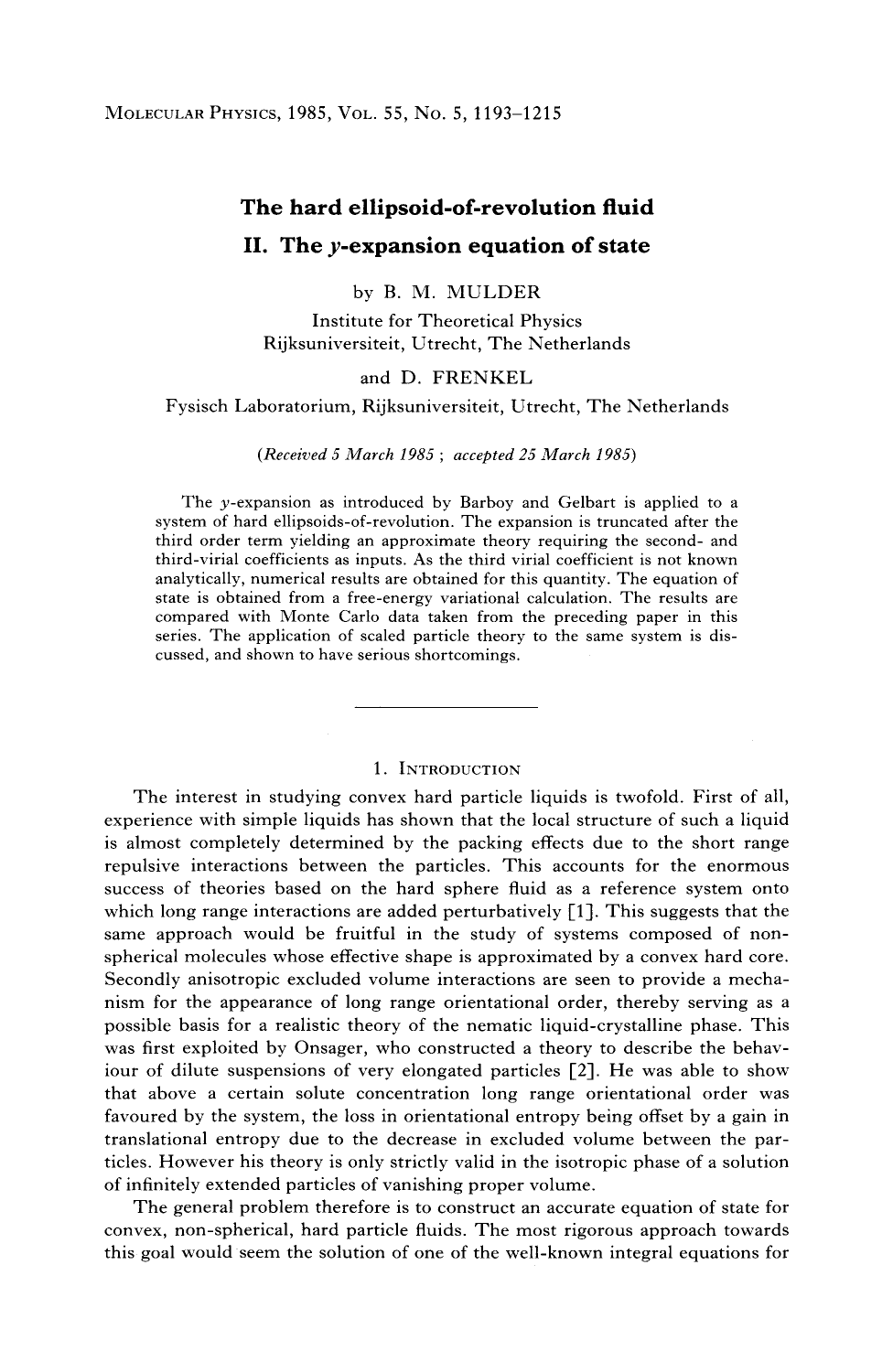the pair-distribution functions of liquids, considering the success of the Percus-Yevick equation in the hard sphere case [3, 4]. Unfortunately the lower symmetry of the particles involved greatly increases the complexity of the equations [5]. Especially if one wishes to consider the possibility of orientational order, in which case the one-particle orientational distribution function appears as a new unknown in the equations. A second equation is then needed to couple this distribution function back to one of the pair-functions  $[6]$ . In practice more approximative schemes are used.

The most successful to date is the scaled-particle theory (SPT). Based on the original idea for the hard sphere system of Reiss, Frisch and Lebowitz [7], its generalization to nonspherical particles was considered by several workers [8-11]. Its most extensive application was to the hard spherocylinder system in a series of papers by Cotter and Martire [10] and Cotter [12, 13]. Reasonable results are obtained for the equation of state in the isotropic phase for particles of length-tobreadth ratio  $L/B$  up to  $L/B = 3$ , as compared with computer experiments  $[14-$ 16]. The predictions for the isotropic-to-nematic transition have not been tested so far due to the unavailability of simulation data.

More recently Barboy and Gelbart [17, 18] have proposed a new method to determine the equation of state of hard particle fluids, the so called  $y$ -expansion, based on a formally exact reexpansion of the virial series in a new density type variable. It appears to combine the approximative power of SPT, with a lack of the thermodynamic inconsistency problems connected with the latter. The  $y$ expansion was somewhat later independently proposed by Nezbeda *et al.* [19], who were the first to apply it to a fluid of non-spherical particles with a continuous range of orientations. Their results on the spherocylinder system could be compared with the existing simulation data on this system in the isotropic phase for two length-to-breadth ratios.

Our aim is to carry the investigation of the properties of the  $y$ -expansion somewhat further, and look at its predictions for the isotropic-to-nematic transition as well as its isotropic-phase equation of state. Furthermore we would like to consider plate-like particles as well as the rod-like shapes investigated so far. To this end we studied a system composed of hard ellipsoids of revolution on which we did extensive simulation experiments as reported in the foregoing paper [20], henceforth referred to as I.

The paper is organized as follows. The y-expansion is introduced in §2. The necessary expansion coefficients can be expressed in the second and third virial coefficients, the computation of which we discuss in §3. As an interlude we turn to the application of SPT to the same system in  $\S 4$ , showing that it has some serious shortcomings when compared to the  $y$ -expansion approach. The actual construction of the equation of state from a free-energy variational calculation is discussed in  $\S 5$ . The results for the isotropic phase and the isotropic-to-nematic transition are given in §6. Some conclusions are finally drawn in §7.

#### 2. THE  $\nu$ -EXPANSION

The y-expansion is obtained by considering the free-energy in the grandcanonical ensemble as a functional of the one particle distribution function  $\rho^{(1)}(j)$ , itself a function of the relevant degrees of freedom of a particle, here collectively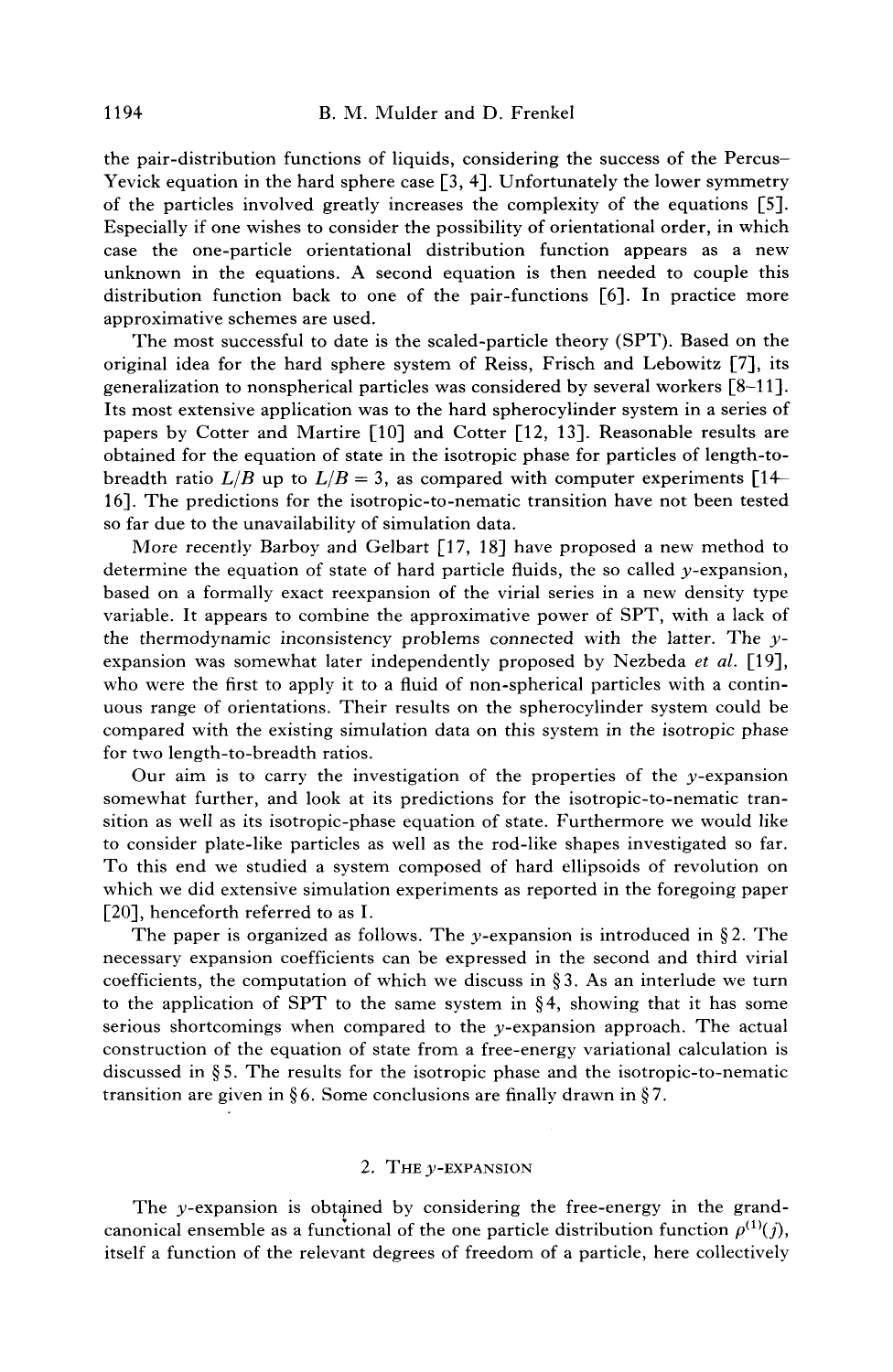denoted by the index *j*. The functional is given by  $[21, 22]$ 

$$
\beta F[\rho^{(1)}] = \int d\mathbf{j} \rho^{(1)}(\mathbf{j}) \{ \ln \rho^{(1)}(\mathbf{j}) - 1 - \Lambda \} - H[\rho^{(1)}]. \tag{2.1}
$$

Here  $\Lambda$  is related to the ideal gas properties of the system through the relation

$$
\beta \mu^{\text{id}} = \ln \rho - \Lambda. \tag{2.2}
$$

The functional  $H[\rho^{(1)}]$  is most easily expressed as a sum over diagrams:

$$
H[\rho^{(1)}] = \sum \begin{cases} \text{irreducible, connected diagrams with} \\ \rho^{(1)} \text{ vertices and } f(i, j) \text{ bonds} \end{cases}
$$
 (2.3)

where  $f(i, j) = \exp[-\beta v(i, j)] - 1$  is the Mayer-function,  $v(i, j)$  the pair potential.

Now consider a system of non-spherical particles, described by their position  ${\bf r}_i$  and orientation  ${\bf \Omega}_i$  with respect to a fixed reference frame. We shall assume that the system is translationally invariant, but allow for the possibility of orientational order. The one-particle distribution function will then be given by

$$
\rho^{(1)}(j) = \rho \psi(\Omega_j),\tag{2.4}
$$

where  $\rho$  is the number density and  $\psi(\Omega_i)$  an orientation-distribution function with unit norm. Introducing this into (2.1) yields

$$
\beta F[\psi] = N \left\{ \int d\Omega \psi(\Omega) \ln \psi(\Omega) + \ln \rho - 1 - \Lambda + \sum_{n=2}^{\infty} \frac{B_n[\psi]}{(n-1)} \rho^{n-1} \right\}.
$$
 (2.5)

Here we have introduced the virial-coefficients  $B_n[\psi]$  defined as

$$
B_n[\psi] = -\frac{(n-1)}{V} \sum \begin{cases} \text{irreducible, connected diagrams with} \\ n \psi(\Omega) \text{ vertices and } f \text{ bonds.} \end{cases}
$$
 (2.6)

where  $V$  is the volume of the system.

The idea of the y-expansion is to replace the expansion in terms of the number density  $\rho$ , by an expansion in a new variable y, defined as

$$
y = \frac{\rho}{1 - v_0 \rho},\tag{2.7}
$$

where  $v_0$  is the hard core volume of the particle. The following relation defines the y-expansion coefficients  $C_n[\psi]$ :

$$
\ln \rho + \sum_{n=2}^{\infty} \frac{B_n[\psi]}{(n-1)} \rho^{n-1} \equiv \ln y + \sum_{n=2}^{\infty} \frac{C_n[\psi]}{(n-1)} y^{n-1}.
$$
 (2.8)

Thus one has

$$
C_n[\psi] = (n-1)\sum_{k=2}^n \binom{-k+1}{n-k} \frac{B_k[\psi]}{(k-1)} v_0^{n-k} + (-)^{n-1} v_0^{n-1}.
$$
 (2.9)

Other thermodynamic quantities are now easily expressed in terms of the yexpansion. For the pressure one has

$$
\beta P = \sum_{n=1}^{\infty} C_n [\psi] y^n, \qquad (2.10)
$$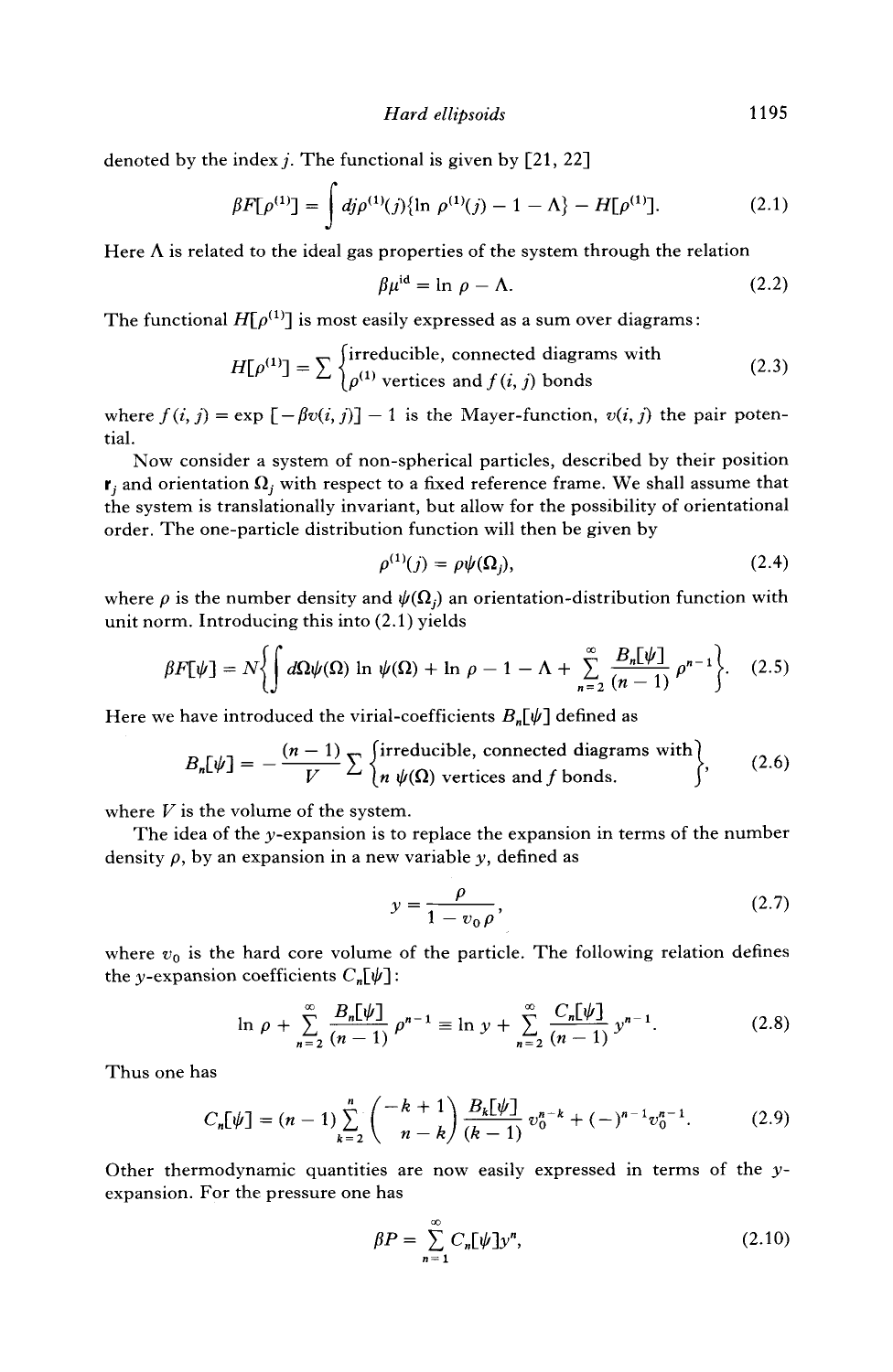where we have defined  $C_1(\psi) = 1$ . The chemical potential reads as

$$
\beta\mu = \int d\Omega \psi(\Omega) \ln \psi(\Omega) - \Lambda + \ln y + \sum_{n=1}^{\infty} \left[ \left( 1 + \frac{1}{n} \right) C_{n+1} + v_0 C_n \right] y^n. \tag{2.11}
$$

The advantage of the  $y$ -expansion lies in its assumed convergence properties. This is best illustrated by considering the case of hard spheres and truncating the expansion for the equation of state (2.10) after the third order term. One immediately obtains the well known Percus-Yevick compressibility result, known to agree well with 'experiment' up to crystallisation density. To obtain the same type of agreement from the original virial expansion at least seven terms should be taken into account. In our application we will work with the  $\nu$ -expansion truncated after the third order term. To this end the coefficients  $C_2[\psi]$  and  $C_3[\psi]$  are needed. Their relation to the traditional virial coefficients is easily obtained from (2.9)

$$
C_2[\psi] = B_2[\psi] - v_0, \qquad (2.12a)
$$

$$
C_3[\psi] = B_3[\psi] - 2v_0 B_2[\psi] + v_0^2. \qquad (2.12b)
$$

#### 3. EVALUATION OF THE EXPANSION COEFFICIENTS

We now turn to the explicit evaluation of the expansion coefficients  $C_2[\psi]$  and  $C_3[\psi]$  for the case of hard ellipsoids of revolution. The ellipsoids are characterized by the lengths  $a$  and  $b$  of their major and minor axes respectively. Their length-to-breadth ratio we define as  $x = a/b$ . From (2.12) we see that we are faced with the evaluation of the virial-coefficients  $B_2[\psi]$  and  $B_3[\psi]$ .

#### *3.1. The second virial coefficient*

From its definition (2.6) the second virial coefficient is given by

$$
B_2[\psi] = -\frac{1}{2V} \int d\mathbf{r}_1 d\mathbf{r}_2 d\hat{\Omega}_1 d\hat{\Omega}_2 \psi(\hat{\Omega}_1)\psi(\hat{\Omega}_2) f(\mathbf{r}_1 - \mathbf{r}_2 \hat{\Omega}_1 \hat{\Omega}_2).
$$
 (3.1.1)

Here we have introduced the unit vectors  $\hat{\Omega}_i$  along the major axis of the ellipsoids, completely specifying their orientation. Because we are dealing with hard interactions, the integral over the relative positions of the particles simply yields the excluded volume of two ellipsoids with given orientation. We are left with

$$
B_2[\psi] = \frac{1}{2} \int d\hat{\Omega}_1 d\hat{\Omega}_2 \psi(\hat{\Omega}_1)\psi(\hat{\Omega}_2)E(\hat{\Omega}_1 \cdot \hat{\Omega}_2).
$$
 (3.1.2)

 $E(\widehat{\Omega}_1$  .  $\widehat{\Omega}_2)$  is the excluded volume of two ellipsoids with fixed orientations  $\widehat{\Omega}_1$  and  $\hat{\Omega}_2$ . From symmetry we see that it is only a function of the angle between the major axes of the ellipsoids. Isihara  $[23]$  has given an explicit expression for this quantity in the form of an expansion in Legendre-polynomials

$$
E(\hat{\Omega}_1 \cdot \hat{\Omega}_2) = 2v_0 + \sum_{l=0}^{\infty} \frac{2l+1}{4\pi} \begin{Bmatrix} a_l(x) \\ b_l(x) \end{Bmatrix} P_l(\hat{\Omega}_1 \cdot \hat{\Omega}_2), \quad \begin{array}{l} x > 1 \\ x < 1 \end{array} \tag{3.1.3}
$$

The prime on the summation indicates that only terms with even value of  $l$ contribute, reflecting the inversion symmetry of the ellipsoids with respect to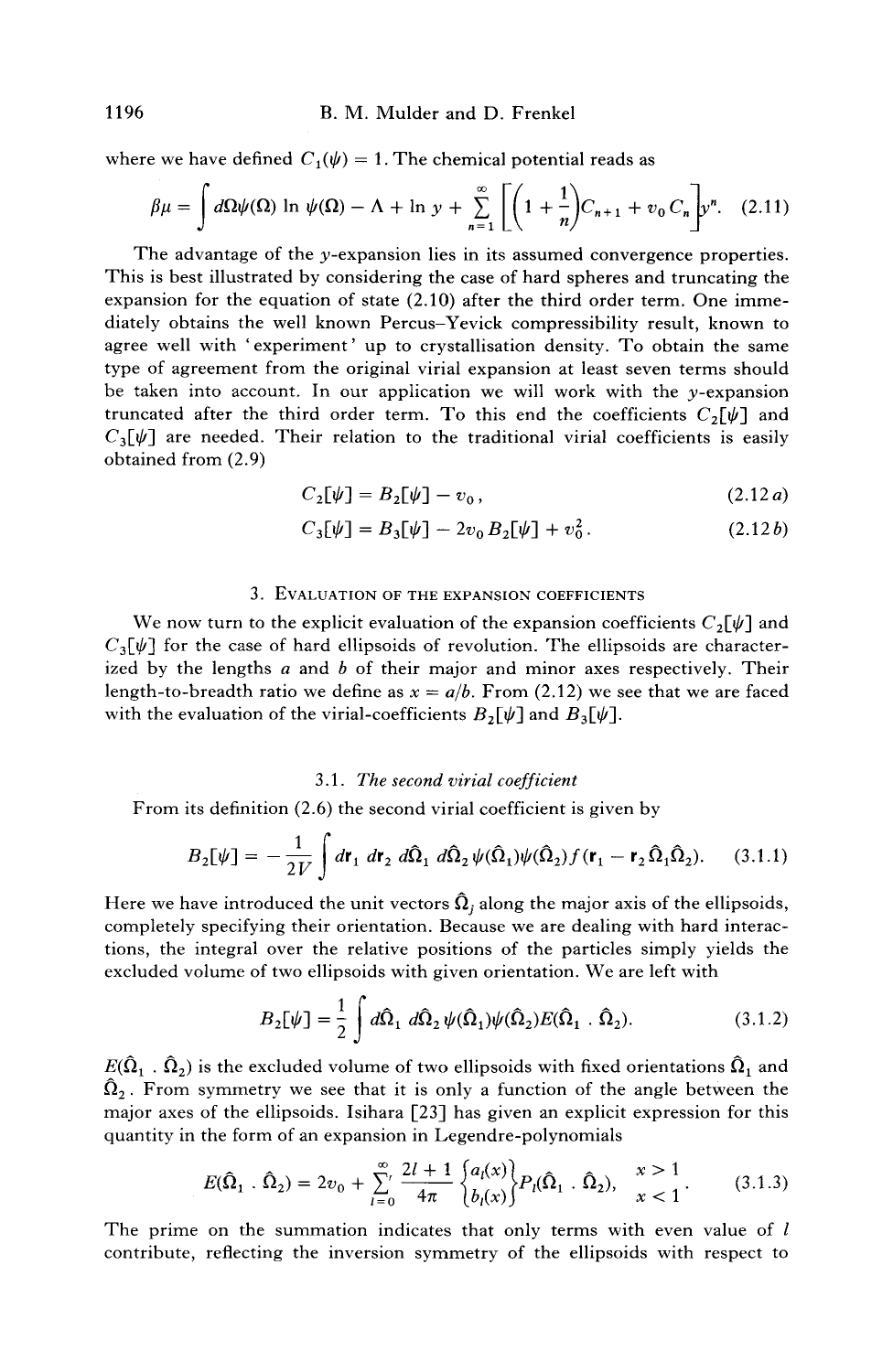their centre of mass. The explicit form of the coefficients  $a<sub>1</sub>(x)$  and  $b<sub>1</sub>(x)$  is given in appendix A.

An intriguing feature of these coefficients was found when numerically evaluating them for ellipsoids with inverse length-to-breadth ratios. For all cases considered we found

$$
\frac{a_l(x)}{v_0(x)} = \frac{b_l(1/x)}{v_0(1/x)}, \qquad x > 1,
$$
\n(3.1.4)

where  $v_0(x)$  is the volume of the ellipsoid. The relation implies that the pair excluded volume, measured in units of the proper volume, of prolate and oblate ellipsoids, with the same eccentricity, is equal. Isihara already noticed this symmetry for the terms with  $l = 0$ . In appendix B we give a proof of this property.

#### *3.2. The third virial coefficient*

We now turn to the third virial coefficient

$$
B_3[\psi] \equiv \frac{1}{3} \int d\hat{\Omega}_1 d\hat{\Omega}_2 d\hat{\Omega}_3 K(\hat{\Omega}_1, \hat{\Omega}_2, \hat{\Omega}_3) \psi(\hat{\Omega}_1) \psi(\hat{\Omega}_2) \psi(\hat{\Omega}_3).
$$
 (3.2.1)

Here we have defined the angle dependent kernel

$$
K(\hat{\Omega}_1, \hat{\Omega}_2, \hat{\Omega}_3) = -\int d\mathbf{r}_{12} d\mathbf{r}_{13} f(\mathbf{r}_{12}, \hat{\Omega}_1, \hat{\Omega}_2) f(\mathbf{r}_{13}, \hat{\Omega}_1, \hat{\Omega}_2) f(\mathbf{r}_{23}, \hat{\Omega}_3, \hat{\Omega}_3),
$$

where  $r_{ij} = r_j - r_i$ . The effect of the hard-core Mayer function is to let only simultaneous overlapping configurations of all three particles contribute to the integral. Hence the kernel  $K$  can also be interpreted as

$$
K(\hat{\Omega}_1 \hat{\Omega}_2 \hat{\Omega}_3) = V^2 P^3(\hat{\Omega}_1 \hat{\Omega}_2 \hat{\Omega}_3) = V^2
$$
  
\n
$$
\left\{\begin{array}{l}\n\text{probability of simultaneous overlap} \\
\text{of three particles with fixed} \\
\text{orientations } \hat{\Omega}_k \text{ when randomly} \\
\text{inserted into a volume } V.\n\end{array}\right.
$$
\n(3.2.2)

This observation allows us to reduce the problem considerably. To this end note that the three-particle probability can be split in the following manner:

$$
P^{(3)}(\hat{\Omega}_1, \hat{\Omega}_2, \hat{\Omega}_3) = P^{(2)}(\hat{\Omega}_1, \hat{\Omega}_2)P^{(2)}(\hat{\Omega}_1, \hat{\Omega}_3)P_c^{(3)}(\hat{\Omega}_2, \hat{\Omega}_3 | (\hat{\Omega}_1, \hat{\Omega}_2)(\hat{\Omega}_1, \hat{\Omega}_3)).
$$
\n(3.2.3)

Here  $P^{(2)}(\hat{\Omega}_i, \hat{\Omega}_i)$  is the probability of overlap of two particles i and j and  $P_c^{(3)}(\hat{\Omega}_i, \hat{\Omega}_k | (\hat{\Omega}_i \hat{\Omega}_i)(\hat{\Omega}_i \hat{\Omega}_k))$  the conditional probability of overlap of j and k given that i and j and i and k overlap. Since the two-particle overlap is simply expressed in the excluded volume by

$$
P^{(2)}(\hat{\Omega}_i, \hat{\Omega}_i) = E(\hat{\Omega}_i \cdot \hat{\Omega}_i) / V, \qquad (3.2.4)
$$

the problem is reduced to evaluating the conditional probability. This method of phase-space reduction was first applied by Ree and Hoover in their calculations of virial coefficients for the hard-sphere and hard disc systems [24].

The conditional probability is very suited to a calculation through Monte-Carlo with importance sampling, the procedure being as follows. Fixing particle 1 in the origin and choosing an initial configuration where particle 2 and particle 3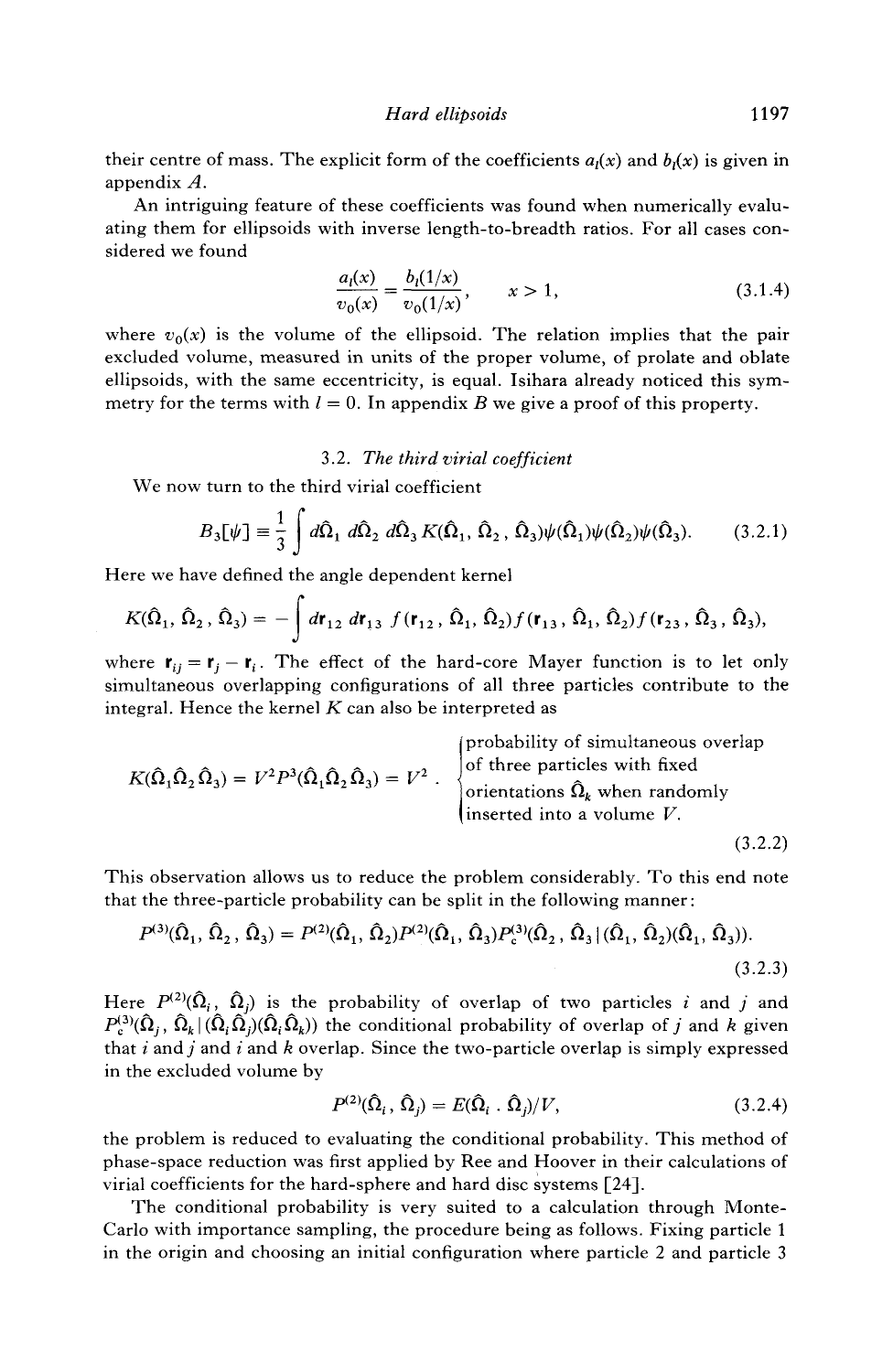#### 1198 B.M. Mulder and D. Frenkel

both overlap with particle 1, new configurations are generated by randomly moving the positions of 2 and 3 while keeping their orientations fixed. A parameter sets the maximum distance  $\Delta r$  over which a move is attempted. If the new configuration also has 2 and 3 overlapping with 1, the move is accepted. After each try we test for overlap of 2 and 3. After a run consisting of a suitable number of tries, the conditional overlap probability will be approximated by

$$
P_c^{(3)} \simeq \frac{N_{\text{acc}}}{N_{\text{try}}} = \frac{\text{number of overlaps of 2 and 3}}{\text{number of configurations tried}}.
$$
 (3.2.5)

A measure of the accuracy of this procedure is obtained by bunching the data in a run into sub-runs and computing the root-mean-square deviation of the sub-run averages to the average over the whole run. This deviation typically shows a  $1/\sqrt{N_{\text{acc}}}$  type behaviour. We implemented this procedure using the overlapcriterion for ellipsoids developed by Vieillard-Baron [25]. To obtain an accuracy of the order of 0.5 per cent we were required to make runs with  $2.5 \times 10^5$ acceptances (5  $\times$  10<sup>5</sup> to 10<sup>6</sup> tries), taking about 50 seconds of computertime on a Cyber 7600 on the average. To obtain a reasonable angular resolution of  $P_c^{(3)}$ would therefore be quite consuming. Consider the invariant expansion of  $P_c^{(3)}$ 

$$
P_{\rm c}^{(3)}(\hat{\Omega}_1, \hat{\Omega}_2, \hat{\Omega}_3) = \sum_{\substack{l_1 l_2 l_3 \ m_1 m_2 m_3}} p_{l_1 l_2 l_3} {l_1 l_2 l_3 \choose m_1 m_2 m_3} C_{l_1}^{m_1}(\hat{\Omega}_1) C_{l_2}^{m_2}(\hat{\Omega}_2) C_{l_3}^{m_3}(\hat{\Omega}_3). \quad (3.2.6)
$$

We have used the standard Wigner  $3 - i$  symbols and modified spherical harmonics [26]. Performing an azimuthal average around an arbitrary space axis one gets

$$
\tilde{P}_c^{(3)}(\theta_1, \theta_2, \theta_3) = (2\pi)^3 \sum_{l_1 l_2 l_3} p_{l_1 l_2 l_3} {l_1 l_2 l_3 \choose 0 \ 0 \ 0} P_{l_1}(\cos \theta_1) P_{l_2}(\cos \theta_2) P_{l_3}(\cos \theta_3). \quad (3.2.7)
$$

The expansion coefficients can then be found by integration. Computing them for all values of  $l_i \leq 2k$  requires a Gaussian integration with  $(k + 1)^3$  abscissas. Choosing  $k = 5$  this would amount to appr. 3 hours of computertime for every ellipsoid length-to-breadth ratio considered. Trials at a value of  $x = 3$  revealed that  $P_c^{(3)}$  was a rather smoothly varying function of the angles involved that deviated only 20 per cent from its average over a wide range of angles. We therefore chose to approximate  $P_c^{(3)}$  by its average over all particle orientations:  $\bar{P}_{c}^{(3)}$ . Notice that this approximation breaks the three-particle interchange symmetry present in the original probability  $P^{(3)}$ . We therefore have to resymmetrize the result

$$
P^{(3)}(\hat{\Omega}_1, \hat{\Omega}_2, \hat{\Omega}_3) \approx \frac{1}{3} \bar{P}_c^{(3)} \{ P^{(2)}(\hat{\Omega}_1, \hat{\Omega}_2) P^{(2)}(\hat{\Omega}_1, \hat{\Omega}_3) + P^{(2)}(\hat{\Omega}_1, \hat{\Omega}_3) P^{(2)}(\hat{\Omega}_2, \hat{\Omega}_3) + P^{(2)}(\hat{\Omega}_1, \hat{\Omega}_2) P^{(2)}(\hat{\Omega}_2, \hat{\Omega}_3) \}.
$$
 (3.2.8)

By construction our approximation is exact in the isotropic phase, where only the unweighted orientational average of  $P^{(3)}$  enters in the calculation of  $B_3$ .

The results for the different length-to-breadth ratios are summarized in table 1. For the cases  $x = 2$  and  $x = \frac{1}{2}$  the results could be compared with previous work by Freasier and Bearman [27]. Our results agree with theirs to within quoted errors. One also notes that the symmetry between systems with inverse length-to-breadth ratio, which was present at the level of the second virial coefficient, is now broken. The differences in the third virial coefficients for particles of intermediate eccentricity  $(\frac{1}{3} \le x \le 3)$  are small however  $(\Delta B_3^*/B_3^* \le 0.055)$ .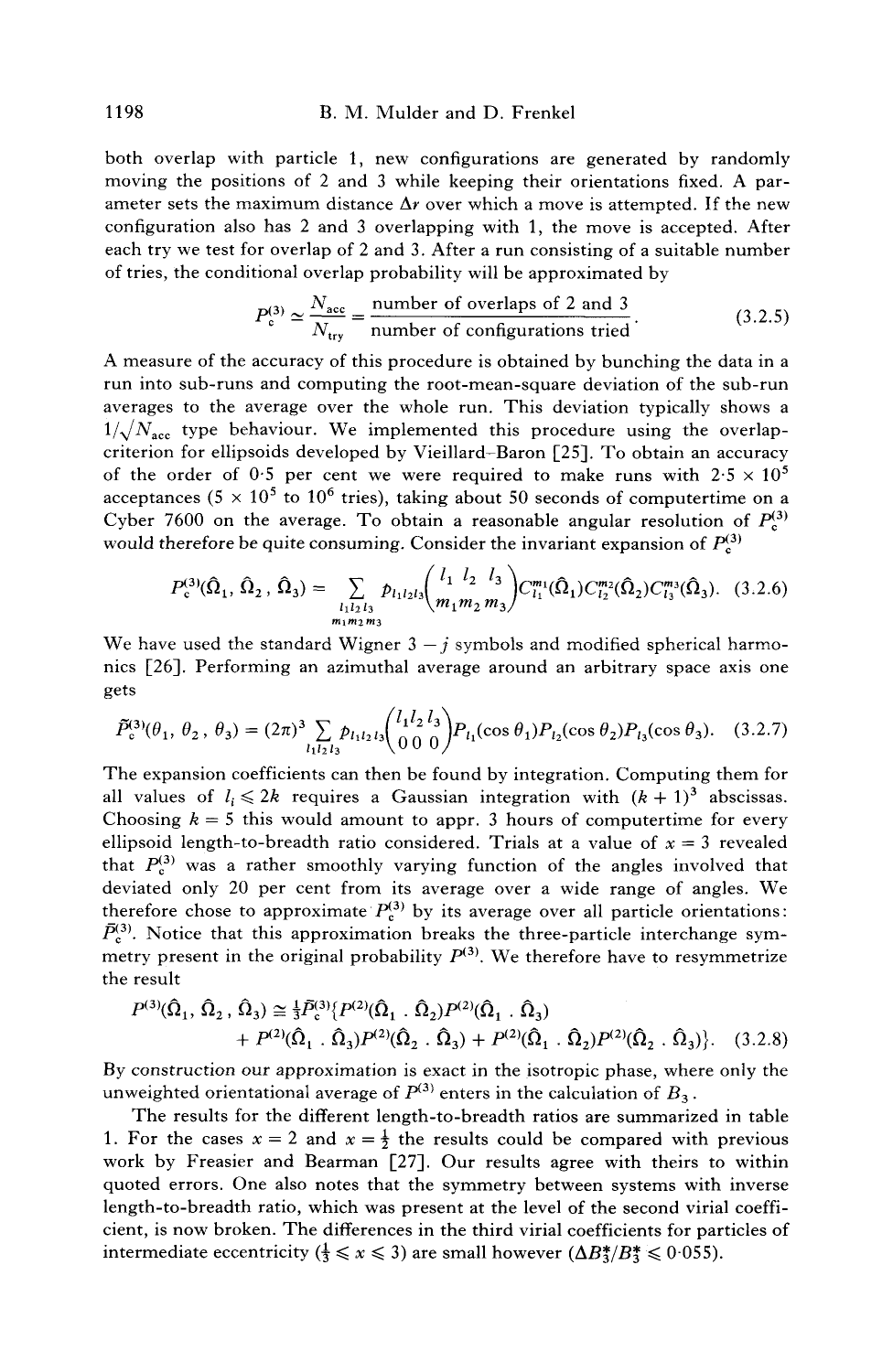Table 1. Table giving the values of the isotropic conditional overlap probability  $P_c^3$  and its estimated error  $\Delta P_c^{(3)}$  as well as the reduced second and third virial coefficients,  $B_2^* = B_2/v_0$  and  $B_3^* = B_3/v_0^2$  respectively.

| x          | $\bar{P}^{(3)}_{\rm c}$ | $\Delta P_c^{(3)}$ | ₽₹      | $\bar{B}_3^*$ |
|------------|-------------------------|--------------------|---------|---------------|
| 1.25       | 0.4647                  | 0.0017             | 4.0534  | 10.1804       |
| 2.00       | 0.4404                  | 0.0010             | 4.5385  | 12.0947       |
| 2.75       | 0.4092                  | 0.0090             | 5.2107  | 14.8128       |
| 3.00       | 0.3997                  | 0.0014             | 5.4537  | 15.8520       |
| 5.00       | 0.3318                  | 0.0017             | 7.5520  | 25.2346       |
| $10-00$    | 0.2380                  | 0.0017             | 13.1913 | 55.2096       |
| 0.80       | 0.4678                  | 0.0014             | 4.0534  | 10.2471       |
| 0.50       | 0.4463                  | 0.0018             | 4.5385  | 12.2583       |
| $0.3636$ . | 0.4297                  | 0.0010             | 5.2107  | 15.4913       |
| 0.3333     | 0.4221                  | 0.0022             | 5.4537  | 16.7395       |
| 0.20       | 0.3922                  | 0.0010             | 7.5520  | 29.8217       |
| 0.10       | 0.3672                  | 0.0013             | 13.1913 | 84.1549       |

Another word about the validity of our approximation when we are no longer considering the isotropic case. In the limit where all the particles are perfectly aligned  $P_c^{(3)}$  can be evaluated exactly. As Lebowitz and Perram have shown a global transformation of scale will map an assembly of perfectly aligned ellipsoids into a configuration of hard spheres [28]. In this case the conditional overlap probability can be easily inferred from the known result for the third virial coefficient for hard spheres. We find, regardless of the ellipsoid-length-to-breadth ratio

$$
P_c^{(3)}(\text{ordered}) = \frac{30}{64} = 0.46875. \tag{3.2.9}
$$

Comparing this to the values in the table, and taking into account the known values of  $P_c^{(3)}$  for the limiting cases  $x\to\infty$  where  $P_c^{(3)}=0$  [2] and  $x\to 0$  where  $P_c^{(3)} = 0.3335$  [31], one infers that the approximation worsens with increasing eccentricity and also with increasing orientational order.

# 3.3. *The coefficients*  $C_2[\psi]$  and  $C_3[\psi]$

For our actual calculation we will need the coefficients  $C_2[\psi]$  and  $C_3[\psi]$  as defined in (2.12). We introduce their kernels through the following relations

$$
C_2[\psi] = \int d\hat{\Omega}_1 d\hat{\Omega}_2 \psi(\hat{\Omega}_1)\psi(\hat{\Omega}_2) C^{(2)}(\hat{\Omega}_1 \cdot \hat{\Omega}_2), \qquad (3.3.1 a)
$$

$$
C_3[\psi] = \int d\hat{\Omega}_1 d\hat{\Omega}_2 d\hat{\Omega}_3 \psi(\hat{\Omega}_1)\psi(\hat{\Omega}_2)\psi(\hat{\Omega}_3)C^{(3)}(\hat{\Omega}_1, \hat{\Omega}_2, \hat{\Omega}_3). \quad (3.3.1 b)
$$

Using (2.12) and our approximation as defined in (3.2.8) we find

$$
C^{(2)}(\hat{\Omega}_{1} \cdot \hat{\Omega}_{2}) = \frac{1}{2}E(\hat{\Omega}_{1} \cdot \hat{\Omega}_{2}) - v_{0}. \qquad (3.3.2 a)
$$
  
\n
$$
C^{(3)}(\hat{\Omega}_{1}\hat{\Omega}_{2}\hat{\Omega}_{3}) = \frac{4}{9}\bar{P}_{c}^{(3)}\left\{C^{(2)}(\hat{\Omega}_{1} \cdot \hat{\Omega}_{2})C^{(2)}(\hat{\Omega}_{1} \cdot \hat{\Omega}_{3}) + C^{(2)}(\hat{\Omega}_{1} \cdot \hat{\Omega}_{2})C^{(2)}(\hat{\Omega}_{2} \cdot \hat{\Omega}_{3}) + C^{(2)}(\hat{\Omega}_{1} \cdot \hat{\Omega}_{2})C^{(2)}(\hat{\Omega}_{2} \cdot \hat{\Omega}_{3})\right\}
$$
  
\n
$$
- \frac{2}{3}v_{0}(1 - \frac{4}{3}\bar{P}_{c}^{(3)})\left\{C^{(2)}(\hat{\Omega}_{1} \cdot \hat{\Omega}_{2}) + C^{(2)}(\hat{\Omega}_{1} \cdot \hat{\Omega}_{3}) + C^{(2)}(\hat{\Omega}_{2} \cdot \hat{\Omega}_{3})\right\}
$$
  
\n
$$
- v_{0}^{2}(1 - \frac{4}{3}\bar{P}_{c}^{(3)}). \qquad (3.3.2 b)
$$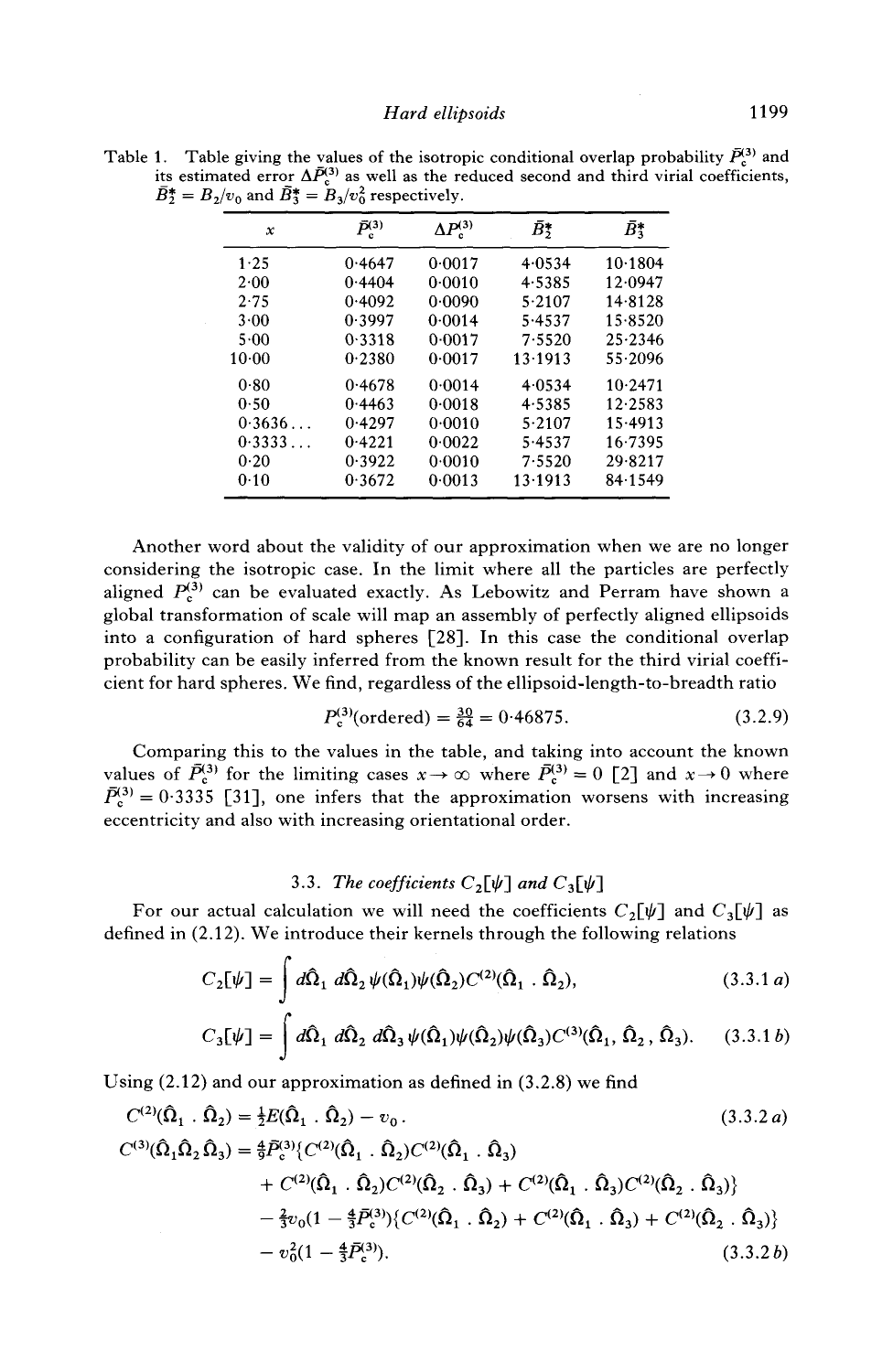In the following we will work with the invariant expansions of  $C^{(2)}$  and  $C^{(3)}$  as given by

$$
C^{(2)}(\hat{\Omega}_1 \cdot \hat{\Omega}_2) = \sum_{l=0}^{\infty} c_l P_l(\hat{\Omega}_1 \cdot \hat{\Omega}_2),
$$
\n(3.3.3*a*)

$$
C^{(3)}(\hat{\Omega}_1, \hat{\Omega}_2, \hat{\Omega}_3) = \sum_{\substack{l_1 l_2 l_3 \ m_1 m_2 m_3}} a_{l_1 l_2 l_3} {l_1 l_2 l_3 \choose m_1 m_2 m_3} C^{m_1}_{l_1}(\hat{\Omega}_1) C^{m_2}_{l_2}(\hat{\Omega}_2) C^{m_3}_{l_3}(\hat{\Omega}_3). \quad (3.3.3 b)
$$

The explicit expressions for these coefficients are presented in appendix C.

#### *4. COMPARISON* WITH SCALED PARTICLE THEORY

We are now in a position to compare the  $y$ -expansion approach as outlined in  $\S 2$  and  $\S 3$  with SPT. After briefly stating the ingredients of SPT, we discuss its application to the system of ellipsoids of revolution. The cases of one- and twoparameter scaling are considered separately.

# *4.1. SPT in brief*

The central quantity of interest in SPT is the amount of reversible work done on the system to dissolve a scaled copy of the fluid particles, or equivalently to create a particle sized cavity in the fluid. The shape and size of the scaled particle can be controlled by scaling parameters  $\{\lambda_i\}$ , usually chosen so that  $\{\lambda_i = 0\}$ represents a point particle while  $\{\lambda_j = 1\}$  gives a particle identical to the system particles. If we now consider a homogeneous system, with possible long range orientational order, the following expression can be given for the work to insert a scaled particle with an orientation  $\Omega$  with respect to a fixed frame into the fluid

$$
-\beta W(\Omega | \{\lambda_j\}) = \log \left\{ \sum_{n=0}^{\infty} \frac{(-)^n}{n!} \rho^n F^{(n)}(\Omega | \{\lambda_j\} \right\}.
$$
 (4.1.1)

The functions  $F^{(n)}$  are related to the equilibrium n-particle distribution functions of the system through

$$
F^{(n)}(\Omega | \{\lambda_j\}) = \left\{ \prod_{k=1}^n \int d\Omega_k \int d\mathbf{r}_k \psi(\Omega_k) \right\} g^{(n)}(\mathbf{r}_1 \Omega_1, \dots, \mathbf{r}_n \Omega_n)
$$
  

$$
E(\Omega \Omega_k | \{\lambda_j\}). \tag{4.1.2}
$$

The spatial region of integration  $E(\Omega \Omega_k | \{\lambda_i\})$  is the excluded volume of the scaled particle with the kth system particle.

The main assumption of SPT is that  $W(\Omega | {\lambda_i})$  is well approximated for all values of  $\{\lambda_i\}$  by an expression of the following form:

$$
W(\Omega | \{\lambda_i\}) = Q(\Omega | \{\lambda_i\}) + P v^{(0)}(\{\lambda_i\}). \tag{4.1.3}
$$

Here  $v^{(0)}(\{\lambda_i\})$  denotes the proper volume of the scaled particle. In three dimensions it usually is a polynomial in which the highest power of a single scaling parameter appearing is the third.  $Q(\Omega | {\lambda_i})$  is a polynomial in  $\{\lambda_i\}$  of degree less than that of  $v^{(0)}(\{\lambda_j\})$  obtained by expanding (4.1.1) for small values of  $\{\lambda_j\}$ . The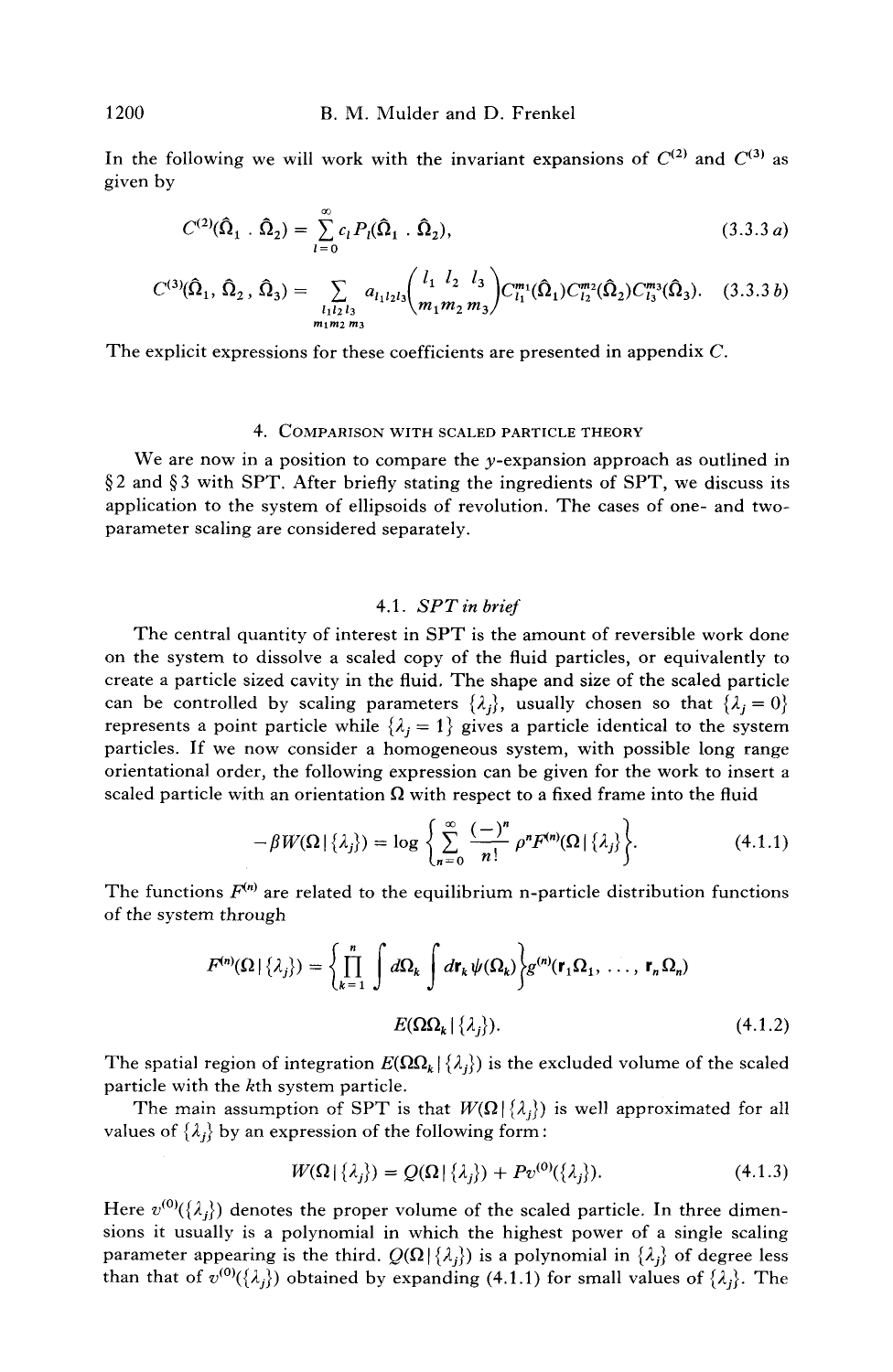*Hard ellipsoids* 1201

approximate work-function can then be used to obtain the equation of state in several ways. We will use the one advocated by Cotter as the simplest one to achieve consistent thermodynamics [13]. In this method the work function is first averaged over all orientations. The equation of state is then obtained by integrating the Gibbs-Duhem rule

$$
\frac{\partial P}{\partial \rho} = 1 + \rho \frac{\partial}{\partial \rho} \int d\Omega \psi(\Omega) W(\Omega | \{\lambda_j = 1\}). \tag{4.1.4}
$$

#### 4.2. *Two parameter scaling for ellipsoids*

We now proceed to show that SPT applied to ellipsoids will lead to an erroneous prediction of the second virial coefficients, if two parameter scaling is used. For definiteness we consider the following two scaling parameters (the argument will hold for whatever choice of independent scaling parameters) :

$$
b(\lambda_1) = \lambda_1 b, \quad x(\lambda_2) = \lambda_2(x - 1) + 1. \tag{4.2.1}
$$

They are analogous to the ones introduced by Cotter and Martire [10]. The parameter  $\lambda_1$  controls the overall size, while  $\lambda_2$  scales in the length-to-breadth ratio. With this choice the scaled proper volume becomes

$$
v^{(0)}(\lambda_1, \lambda_2) = \frac{4\pi}{3} b^3 [(x-1)\lambda_1^3 \lambda_2 + \lambda_1^3].
$$
 (4.2.2)

This suggests the following form for  $Q(\hat{Q} | \lambda_1 \lambda_2)$ :

$$
Q(\hat{\Omega}|\lambda_1\lambda_2) = Q_{00} + Q_{10}\lambda_1 + Q_{01}\lambda_2 + \Omega_{20}\lambda_1^2 + Q_{21}\lambda_1^2\lambda_2. \tag{4.2.3}
$$

The coefficients  $Q_{kl}$  are orientation and density dependent functions. Instead of determining them in full, we concentrate on their low density limit. By expanding (4.1.1) to first order in the density, we can obtain  $Q(\hat{\Omega}|\lambda_1\lambda_2)$  to this order. Insertion into (4.1.4) then yields the following expression for the second virial coefficient :

$$
B_2[\psi] = \frac{1}{2} \left[ v_0 + \int d\hat{\Omega} \ d\hat{\Omega}' \psi(\hat{\Omega}) \psi(\hat{\Omega}') \tilde{E}(\hat{\Omega} \cdot \hat{\Omega}') \right],\tag{4.2.4}
$$

with

$$
\tilde{E}(\hat{\Omega}, \hat{\Omega}') = E(\hat{\Omega}\hat{\Omega}' | 00) + \frac{\partial}{\partial \lambda_1} E(\hat{\Omega}\hat{\Omega}' | 00) + \frac{\partial}{\partial \lambda_2} E(\hat{\Omega}\hat{\Omega}' | 00) \n+ \frac{1}{2} \frac{\partial^2}{\partial \lambda_1^2} E(\hat{\Omega}\hat{\Omega}' | 00) + \frac{1}{2} \frac{\partial^3}{\partial \lambda_1^2 \partial \lambda_2} E(\hat{\Omega}\hat{\Omega}' | 00). \quad (4.2.5)
$$

The expression for the excluded volume of a scaled ellipsoid with a reference one can be found from the expressions given by Kihara [29] for the excluded volume of two arbitrary convex bodies, combined with Isihara's [23] results on ellipsoids. It is given by

$$
E(\hat{\Omega}\hat{\Omega}'|\lambda_1\lambda_2) = \frac{4}{3}\pi x b^3 + \frac{4}{3}\pi \{\lambda_2(x-1) + 1\} \lambda_1^3 b^3
$$
  
+  $x^2 b^3 \lambda_1 \int d\hat{n} \frac{(1 + ((\lambda_2(x-1) + 1)^2 - 1)(\hat{\Omega} \cdot \hat{n})^2)^{1/2}}{(1 + (x^2 - 1)(\hat{\Omega}' \cdot \hat{n})^2)^2}$   
+  $(\lambda_2(x-1) + 1)^2 \lambda_2^2 b^3 \int d\hat{n} \frac{(1 + (x^2 - 1)(\hat{\Omega}' \cdot n)^2)^{1/2}}{(1 + ((\lambda_2(x-1) + 1)^2 - 1)(\hat{\Omega} \cdot \hat{n})^2)^2}$  (4.2.6)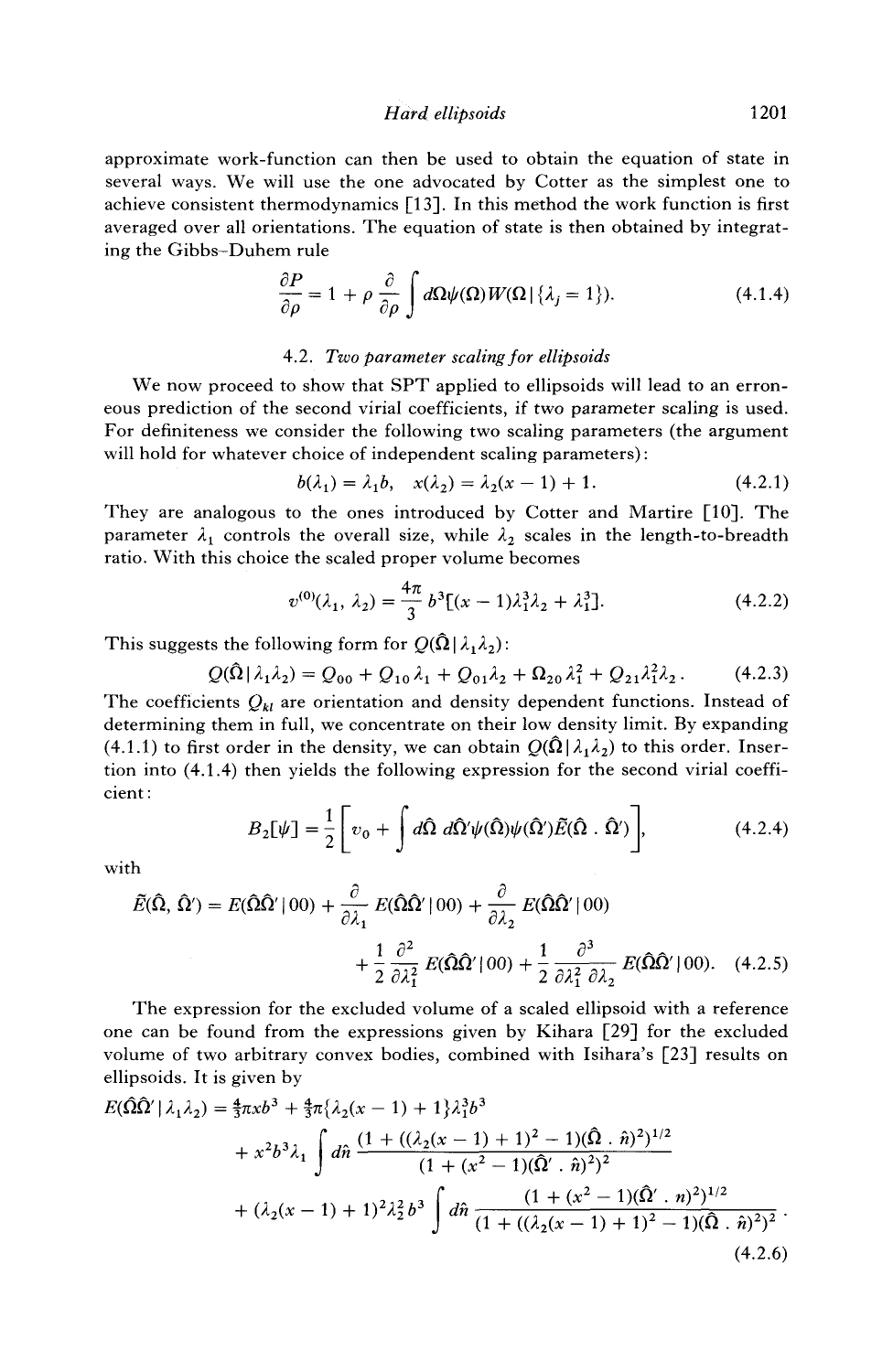The essential point here is the fact that  $E(\hat{\Omega}\hat{\Omega}^{\prime}|\lambda_{1}\lambda_{2})$  is not polynomial in the second scaling parameter  $\lambda_2$ . Thus (4.2.5) will never produce the correct excluded volume minus  $v_0$  necessary to turn (4.2.4) into an identity. In fact one obtains an approximate  $B_2$ , where the approximation is clearly dependent on the choice of scaling parameters. This defect was not noticed up to now, as this scheme has only been applied to the hard-sphero-cylinder and hard cylinder [30] cases, where the scaled excluded volume is a simple polynomial, such that (4.2.4) is indeed satisfied.

Failure to predict the correct second virial coefficient is of course unsatisfactory from a theoretical point of view. On the one hand the low density limit is not correctly reproduced. On the other hand Onsager's results for the case of extremely prolate particles, where the  $B<sub>2</sub>$  term becomes dominant in the virial expansion are not recovered.

#### 4.3. *Single parameter SPT*

The problem regarding the second virial coefficient can be resolved by turning to single parameter SPT. Here the scaled particle is an isomorphic copy of the fluid particles. This approach was first applied by Lasher to the spherocylinder system [9]. Gibbons later considered its formulation for isotropic fluids of arbitrary convex hard particles [8]. In this case it is easy to show that the scaled excluded volume is given by

$$
E(\hat{\Omega}_1 \hat{\Omega}_2 | \lambda) = (1 + \lambda^3)v_0 + \lambda(1 + \lambda)C^{(2)}(\hat{\Omega}_1 \hat{\Omega}_2).
$$
 (4.3.1)

We recognize the previously defined kernel  $C^{(2)}$  through its relation to the excluded volume (see  $(3.3.2a)$ . The SPT prediction for the second virial coefficient now reads

$$
B_2[\psi] = \frac{1}{2} \left[ v_0 + \int d\hat{\Omega}_1 \ d\hat{\Omega}_2 \ \psi(\hat{\Omega}_1) \psi(\hat{\Omega}_2) \right]
$$

$$
\times \left\{ E(\hat{\Omega}_1 \hat{\Omega}_2 | 0) + \frac{\partial}{\partial \lambda} E(\hat{\Omega}_1 \hat{\Omega}_2 | 0) + \frac{1}{2} \frac{\partial^2}{\partial \lambda^2} E(\hat{\Omega}_1 \hat{\Omega}_2 | 0) \right\} \right]. \quad (4.3.2)
$$

Inserting (4.3.1) into (4.3.2) one immediately obtains the correct relation for  $B_2$ (see  $2.12 a$ ).

One can now go through the SPT programme to obtain the equation of state. We simply give the result

$$
\beta P = y + C_2 [\psi] y^2 + \tilde{C}_3 [\psi] y^3. \tag{4.3.3}
$$

The coefficient  $\tilde{C}_3[\psi]$  is given by

$$
\tilde{C}_3[\psi] = \frac{1}{3} \int d\hat{\Omega}_1 d\hat{\Omega}_2 d\hat{\Omega}_3 \psi(\hat{\Omega}_1)\psi(\hat{\Omega}_2)\psi(\hat{\Omega}_3)C^{(2)}(\hat{\Omega}_1 \cdot \hat{\Omega}_2)C^{(2)}(\hat{\Omega}_1 \cdot \hat{\Omega}_3). \quad (4.3.4)
$$

Notice that the equation of state is of exactly the same form as the third order y-expansion. The sole difference is the coefficient  $\tilde{C}_3[\psi]$ . It should be compared with our approximation as given in (3.2.8). Since our results for  $C_3$  are exact in the isotropic phase, we have carried out the comparison in that case. The results for the relative difference between the two are given in figure 1. The difference is seen to increase with increasing ellipsoid eccentricity and more marked for prolate than for oblate elipsoids.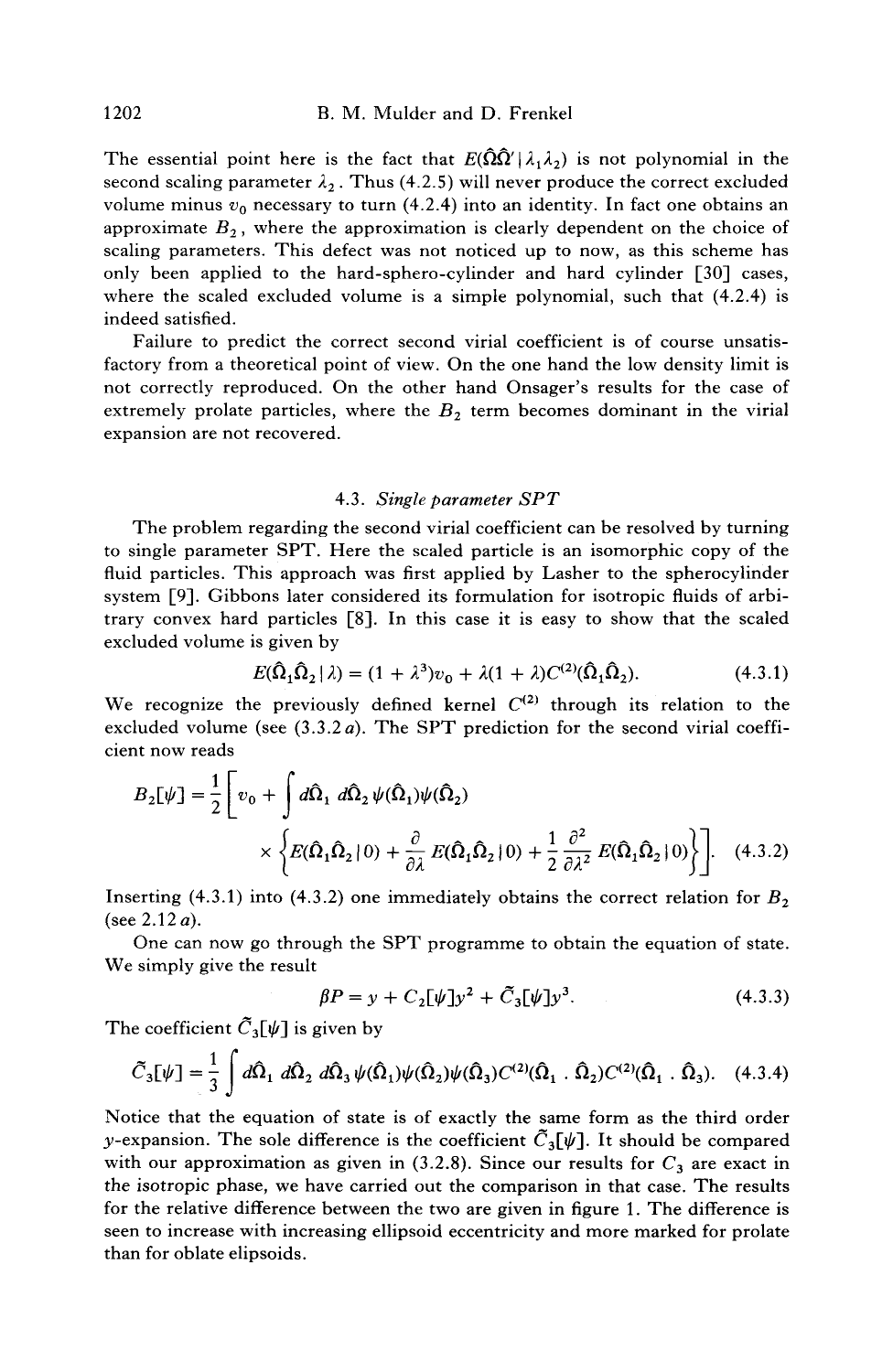

Figure 1. The relative discrepancy  $\Delta = (\bar{C}_3^{\text{SPT}} - \bar{C}_3)/\bar{C}_3$  of the SPT prediction for  $\bar{C}_3$  and the exact result as a function of length-to-breadth ratio.

Of course there is no *a priori* reason to reject the SPT result in favour of the y-expansion. One could look on  $\tilde{C}_3$  as a sort of 'renormalized' expansion coefficient, in some way effectively taking into account the influence of more particle effects. However the following comments are in order. As in the two parameter case neither the low density limit nor the Onsager limit are correctly reproduced. Concerning the latter one in fact finds that the  $\tilde{C}_3$  term will dominate the  $C_2$  term for larger eccentricities, in sharp contrast with the known result. Furthermore  $SPT$  lacks the possibility of systematic improvement, possible in the y-expansion, through the inclusion of higher order terms. In the light of these shortcomings SPT, in our opinion, compares unfavourably with the y-expansion.

## 5. CONSTRUCTING THE EQUATION OF STATE

To obtain the equation of state we vary the free-energy functional at a fixed number density, with respect to the orientation distribution function  $\psi(\bar{\Omega})$ , under the constraint that  $\psi$  has unit norm. We truncate the free-energy functional after the second order term in  $y$ , yielding

$$
\frac{\beta F[\psi]}{N} = \int d\hat{\Omega}\psi(\hat{\Omega}) \ln \psi(\hat{\Omega}) - 1 - \Lambda + \ln y + yC_2[\psi] + \frac{1}{2}y^2C_3[\psi]. \quad (5.1)
$$

Variation with respect to  $\psi$ , while keeping the integral over  $\psi$  fixed yields the following equation :

$$
\ln \psi(\hat{\Omega}) + 2y \int d\hat{\Omega}' \psi(\hat{\Omega}') C^{(2)}(\hat{\Omega} \cdot \hat{\Omega}')
$$
  
+  $\frac{3}{2}y^2 \int d\hat{\Omega}' d\hat{\Omega}'' \psi(\hat{\Omega}') \psi(\hat{\Omega}'') C^{(3)}(\hat{\Omega}, \hat{\Omega}', \hat{\Omega}'') = \text{constant.}$  (5.2)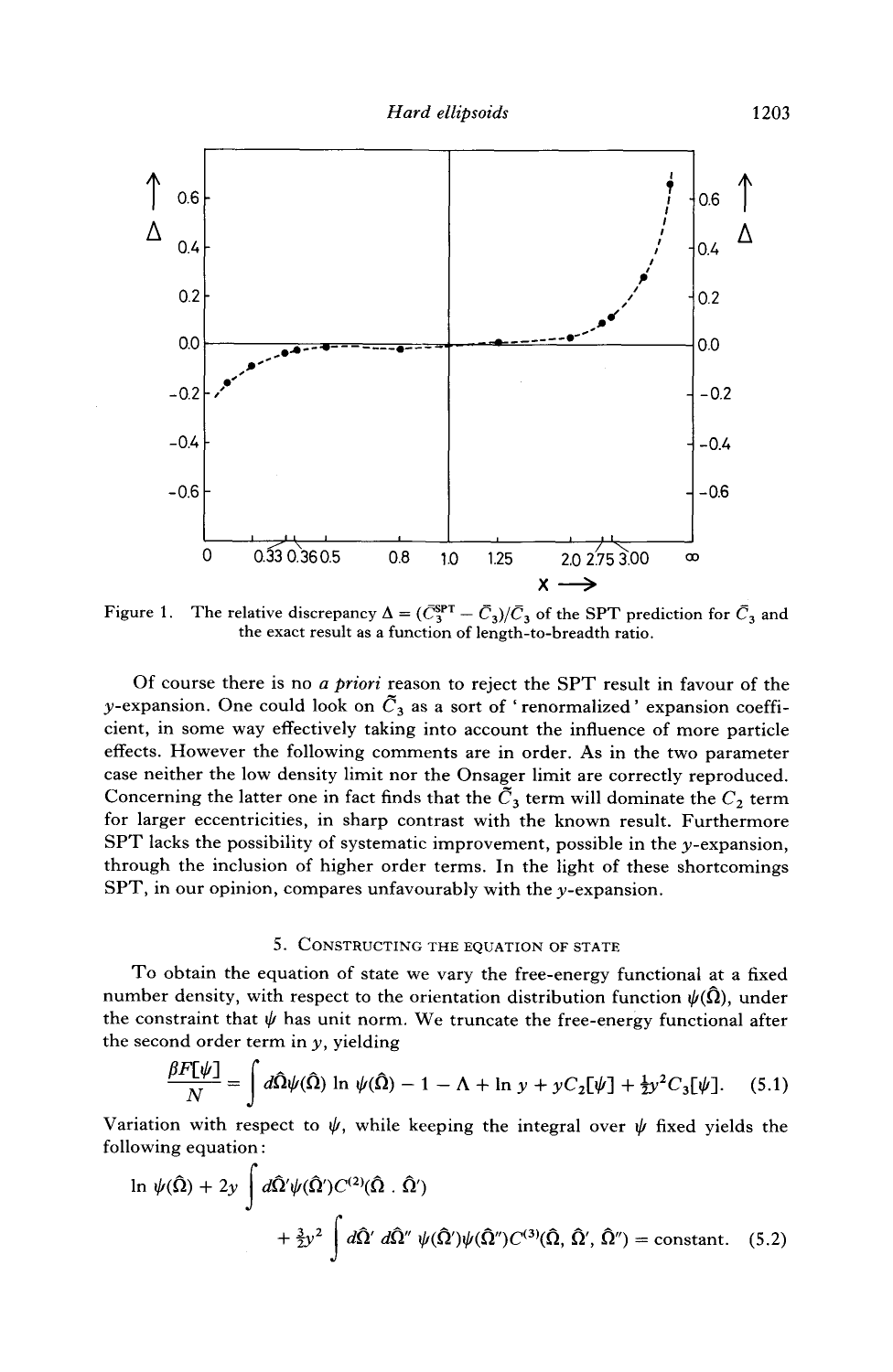The constant is determined from the constraint

$$
\int d\hat{\Omega}\psi(\hat{\Omega}) = 1. \tag{5.3}
$$

After obtaining  $\psi$  the equation of state immediately follows from (2.10). From symmetry we can restrict ourselves to unaxial distributions. Thus we can write

$$
\psi(\hat{\Omega}) = \frac{1}{4\pi} S(\xi), \quad \xi = \hat{\Omega} \cdot \hat{e}_z. \tag{5.4}
$$

Here  $\xi$  is direction cosine of the long axis of the ellipsoid with respect to a fixed z-axis. The distribution function  $S(\xi)$  has the following properties:

$$
\int_0^1 d\xi S(\xi) = 1, \quad S(\xi) = S(-\xi). \tag{5.5}
$$

To be able to solve (5.2) we have to choose a representation for  $S(\xi)$ . We chose

$$
S(\zeta) = \exp\left[\sum_{l=0}^{\infty} q_l P_l(\zeta)\right].
$$
 (5.6)

The prime again denotes the fact that due to the evenness of  $S(\xi)$  only even terms in the expansion contribute. The advantage of this representation over a direct expansion in Legendre polynomials, lies in the fact that the positivity of  $S(\xi)$  is guaranteed. Furthermore there is some numerical evidence that most realistic distribution functions can be accurately described by only a few terms in the exponent of  $(5.6)$  [31]. Inserting  $(5.6)$  into  $(5.2)$  and  $(5.3)$  and averaging out the term in  $P_k(\xi)$  yields

$$
q_k + 2yc_k \langle P_k \rangle + \frac{3}{2} y^2 \sum_{l'l'} a_{kl'l'} \binom{k \ l' \ l''}{0 \ 0 \ 0} \langle P_{l'} \rangle \langle P_{l'} \rangle = 0, \qquad k = 1, 2, \dots, \quad (5.7)
$$

where

$$
\langle P_k \rangle = \int_0^1 d\xi S(\xi) P_k(\xi) \tag{5.8}
$$

and the equation describing the norm of  $S(\zeta)$ 

$$
q_0 = -\ln\left[\int_0^1 d\xi \exp\left\{\sum_{l=2}^\infty q_l P_l(\xi)\right\}\right].
$$
 (5.9)

In practice we truncated the sum in the exponent of (5.6) after the term with  $l = 10$ . Then (5.7) and (5.9) become a set of five coupled equations for the coefficients  $q_{2k}$  with  $k = 1, 2, 3, 4, 5$ . Notice that the isotropic solution  $q_k = 0$  for  $k \neq 0$  exists for all values of y. It need not however be the solution with lowest free-energy. Two phase equilibria could be constructed by solving the thermodynamic equilibrium conditions:

$$
\mu_{\text{iso}}(y_{\text{iso}}) = \mu_{\text{nem}}(y_{\text{nem}}, \{q_{2k}\}),
$$
\n
$$
P_{\text{iso}}(y_{\text{iso}}) = P_{\text{nem}}(y_{\text{nem}}, \{q_{2k}\}),
$$
\n(5.10)

in conjunction with  $(5.7)$  and  $(5.9)$ . The additional variables here are the ydensities of the isotropic and uniaxially-ordered nematic fluid respectively.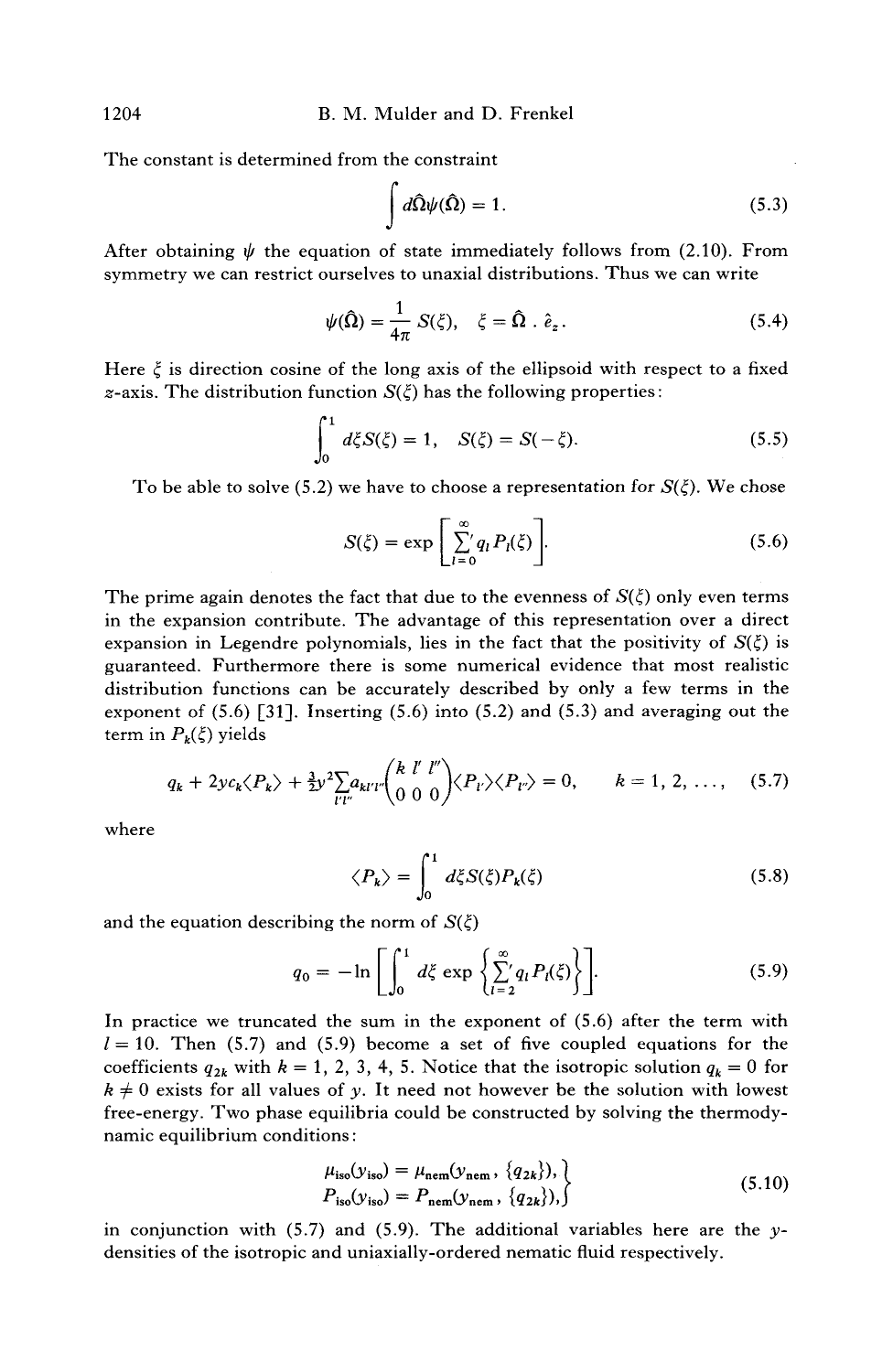#### 6. RESULTS

We will discuss the results of our calculations in two parts. The first deals with the equation of state in the isotropic phase. The second part is devoted to the results concerning the isotropic-to-nematic transition. Throughout we employ the reduced pressure and density units already defined in I

$$
P^* = 8ab^2\beta P, \quad \rho^* = 8ab^2\rho. \tag{6.1}
$$

#### 6.2. *The isotropic phase*

Guided by the MC-calculation results from I we can make a direct comparison between theory and 'experiment' for the cases  $x = 1.25$ ; 2.0; 2.75; 3.0 and their inverses  $x = 0.8$ ; 0.5; 0.3636 ...; 0.333 .... To obtain a meaningful comparison we constrain the y-expansion equation of state to its isotropic solution. In some of the cases considered the full y-expansion free-energy construction would predict an isotropic-to-nematic transition at a density, where the simulation still gives us an isotropic phase. This is discussed in more detail in the next section.

The results for the prolate systems are displayed in figure 2. The results for the corresponding oblate systems are not sufficiently different, neither the theoretical predictions nor the MC-results, to warrant a separate figure. On the theoretical side this is due to the relatively small difference in the third y-expansion coefficient (cf. table 1), contributing to a maximum relative pressure difference  $\Delta P^*/P^* \sim 0.06$  at  $\rho^* \sim 1$  between the system with  $x = 3$  and  $x = 1/3$ . This difference is even less for the less eccentric systems. As a measure for the quantitative agreement between the predicted equation of state and the MC-result, we take the relative difference in pressure at the point where the simulation indicates a transition to a more ordered phase. Table 2 lists these differences for the cases considered. The most extreme deviation is achieved for  $x = 1/3$  where the discrepancy is of the order of 33 per cent.

The following observations can be made on the results. Most notably the third order  $y$ -expansion always overestimates the isotropic pressure. This deficiency is caused by the neglect of higher order expansion terms, that give rise to negative

Table 2. Table giving the comparison between the theory and the MC-data at the transition from the isotropic to the more ordered phase. Shown are the density at the end point of the isotropic branch  $\rho_I^*$ , and the pressure at the transition  $P_{MC}^*$  and the corresponding y-expansion result  $P_{y-\exp}^*$  as well as the relative difference  $\Delta =$  $(P_{y-\exp}^* - P_{MC}^*)/P_{MC}^*$ .

| х      | $\rho_{I}^{\boldsymbol *}$ | $P_{\rm MC}^*$ | $P_{y-\exp}^*$ |       |
|--------|----------------------------|----------------|----------------|-------|
| 1.25   | 0.983                      | 14.34          | 15.59          | 0.087 |
| 2.00   | 1.185                      | 46.97          | 54.71          | 0.165 |
| 2.75   | 1.072                      | $30 - 00$      | $37 - 18$      | 0.239 |
| 3.00   | 0.969                      | 18.69          | 23.39          | 0.251 |
| 0.8    | 0.998                      | 15.51          | 16.94          | 0.028 |
| 0.5    | 1.175                      | 45.79          | 52.97          | 0.157 |
| 0.3636 | $1 - 040$                  | 25.69          | 33.59          | 0.308 |
| 0.3333 | 0.956                      | $17 - 75$      | 23.59          | 0.329 |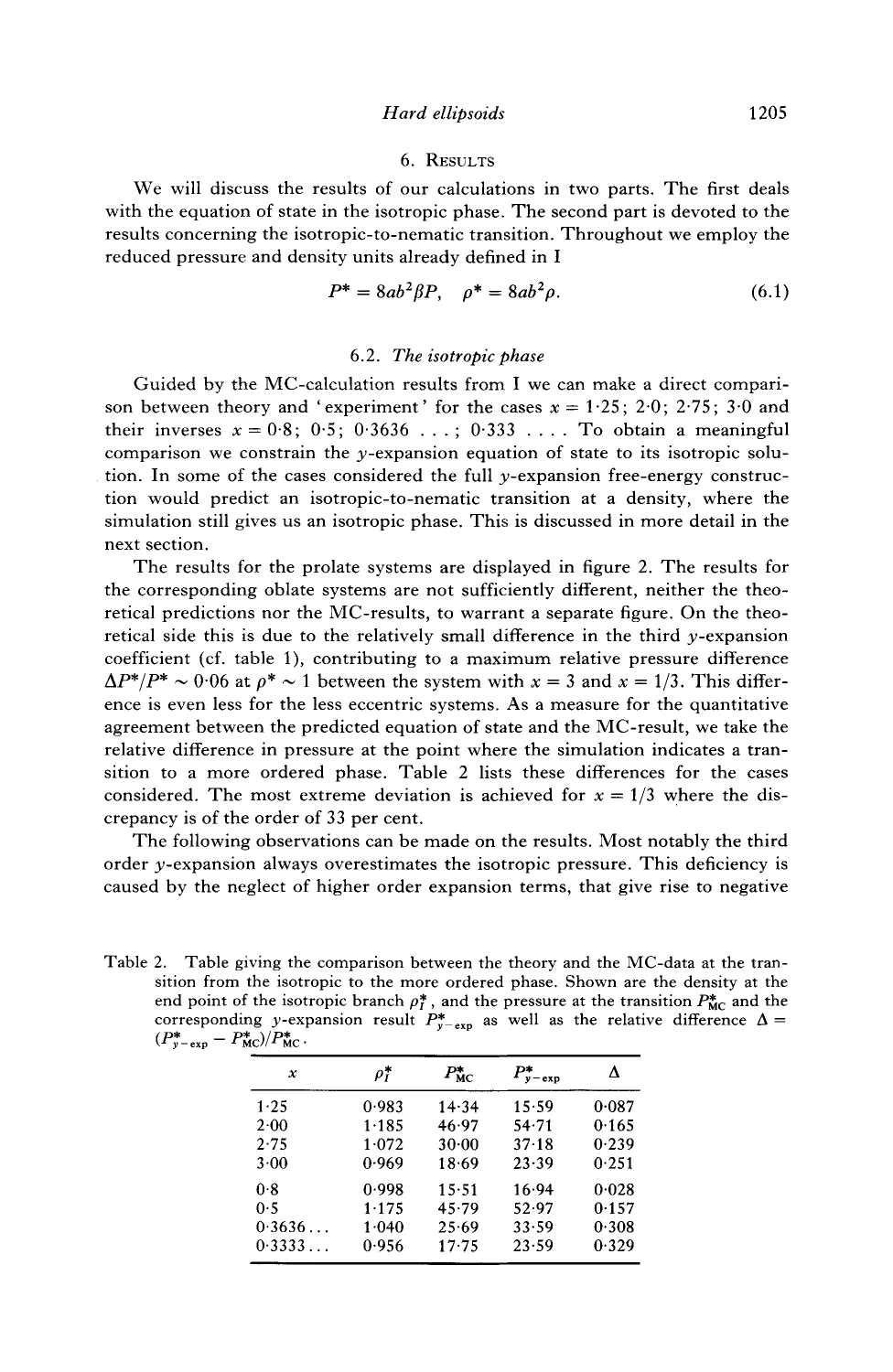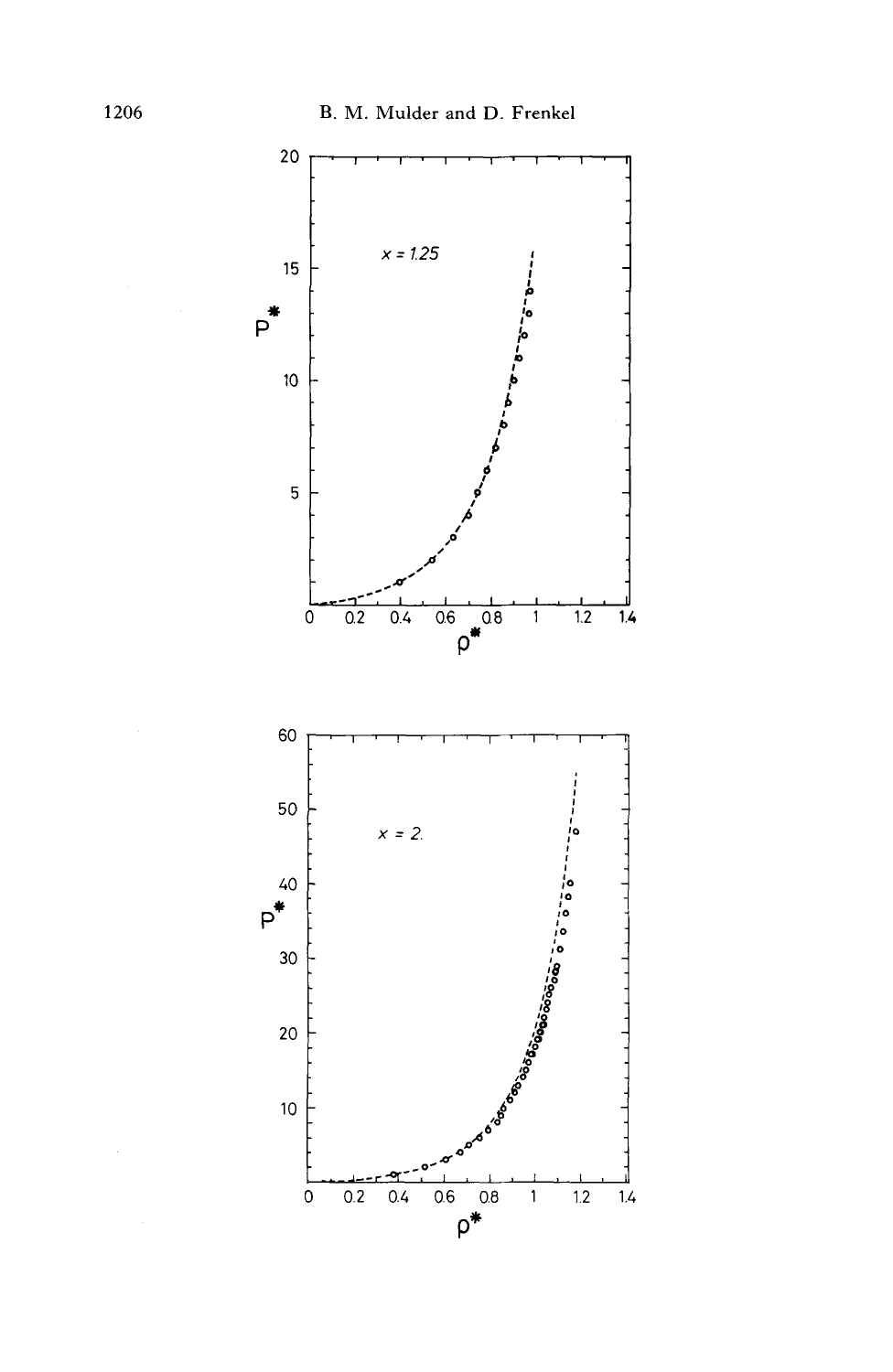

Figure 2. Equation of state in the isotropic phase predicted by the theory (dashed line) as compared to the MC-results (open circles) for several prolate ellipsoids.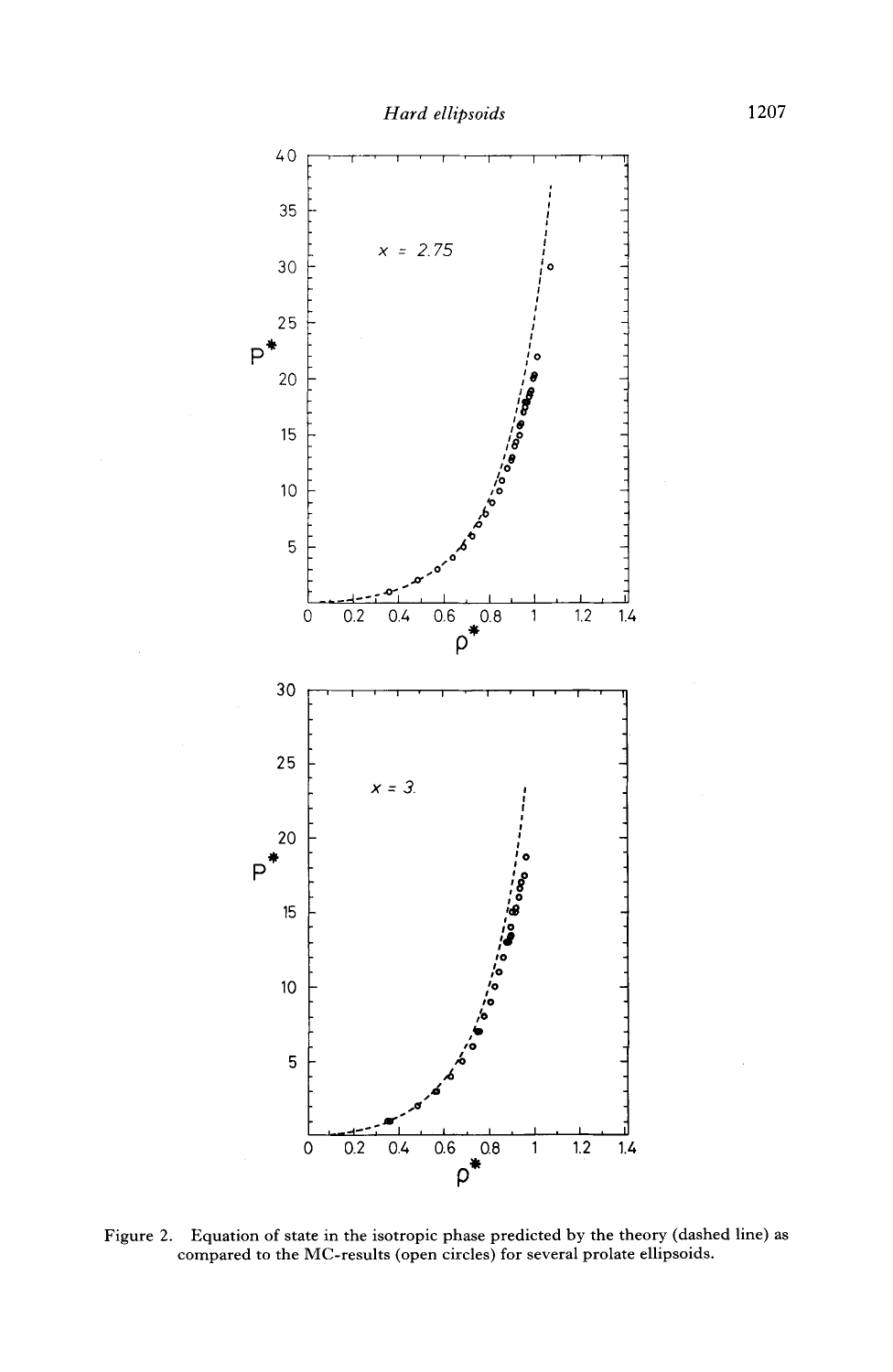contributions (cf. [17]). For the hard sphere case one indeed finds that  $C_4$  is negative. Furthermore it is apparent that the success of the theory diminishes with increasing eccentricity. However for increasingly prolate ellipsoids the Onsager limit  $[2]$  will be reproduced by the truncated y-expansion, so that the results will tend to the exact values in that limit. For extremely oblate ellipsoids the y-expansion reduces to the ordinary virial expansion. In our approximation we would be left with a three term virial series of limited accuracy (cf. [31] for the limiting case of infinitely thin discs).

#### 6.2. *The isotropic-to-nematic transition*

Using the technique described in  $\S 5$  the transition towards a nematic liquid crystalline phase was studied for systems with the following length-to-breadth ratios:  $x = 1.25$ ; 2.0; 2.75; 3.0, 5.0; 10.0 and their inverses. The results are summarized in table 3. Where applicable the results are compared with the simulation data. Figure 3 displays the predicted phase diagram. Since the theory can in no way account for the existence of solid phases it has the obvious deficiency of predicting stable liquid crystalline phases even if they do not exist. This is the case for  $x = 1.25$  and  $x = 2.0$  and their inverses. For the cases  $x = 1.25$  and  $x = 0.8$  the transition is even predicted to take place at an unphysical density above close packing, which in our units is reached at  $\rho^* = \sqrt{2}$ . For the larger eccentricities the trend seems to agree well with the simulation results. The behaviour of the order parameter  $\langle P_2 \rangle_c$  is shown in figure 4. Unfortunately we were not able to obtain sufficiently accurate data on this quantity from the simulations, but the values are almost certainly lower than the ones predicted by the theory. Turning to the relative density change at the transition, we have plotted the results in figure 5. Here we see a clear overestimation with respect to the actual values.

In summary we can say that the theory predicts phase transitions that are too strong and occur at too low a density. The mechanism behind this defect is

| $\boldsymbol{\mathcal{X}}$ | $\rho_{\rm iso}^{\boldsymbol *}$ | $\rho_{\text{nem}}^*$ | $P_{\rm c}^*$ | $\langle P_{2}\rangle_{\rm c}$ | $\rho_{\rm iso}^{*}{\rm (MC)}$ | $\rho_{\text{nem}}^{*}(\text{MC})$ | $P_c^*(MC)$ |
|----------------------------|----------------------------------|-----------------------|---------------|--------------------------------|--------------------------------|------------------------------------|-------------|
| 1.25                       | 1.5915                           | 1.5923                | 465.00        | 0.4379                         |                                | $\{No$ nematic phase $\}$          |             |
| 2                          | 1.0998                           | 1.1126                | 34.079        | 0.4975                         |                                |                                    |             |
| 2.75                       | 0.8582                           | 0.8875                | 12.510        | 0.5526                         | 1.072                          | 1.089                              | 30.00       |
| 3                          | 0.8019                           | 0.8356                | 10.141        | 0.5677                         | 0.969                          | 0.988                              | 18.69       |
| 5                          | 0.5399                           | 0.5945                | 3.9963        | 0.6467                         |                                |                                    |             |
| 10                         | 0.3133                           | 0.3712                | 1.7014        | 0.7175                         |                                |                                    |             |
| 0.8                        | 1.5901                           | 1.5909                | 466.64        | 0.4378                         | $\{No$ nematic phase $\}$      |                                    |             |
| 0.5                        | 1.0948                           | 1.1084                | 34.108        | 0.4967                         |                                |                                    |             |
| 0.3636                     | 0.8462                           | 0.8744                | 12.447        | 0.5496                         | 1.040                          | 1.066                              | 25.69       |
| 0.3333                     | 0.7880                           | 0.8203                | 10.061        | 0.5462                         | 0.956                          | 0.972                              | 17.75       |
| 0.2                        | 0.5111                           | 0.5608                | 3.8335        | 0.6418                         |                                |                                    |             |
| 0.1                        | 0.2751                           | 0.3250                | 1.5160        | 0.7137                         |                                |                                    |             |

Table 3. Table giving the results for the densities of the coexisting isotropic and nematic phases  $\rho_{iso}^*$  and  $\rho_{nem}^*$ , the critical pressure  $P_c^*$  and the jump in the order parameter at the transition  $\langle P_2 \rangle_c$  as determined from the y-expansion theory. Where known, the last columns give the corresponding simulation results.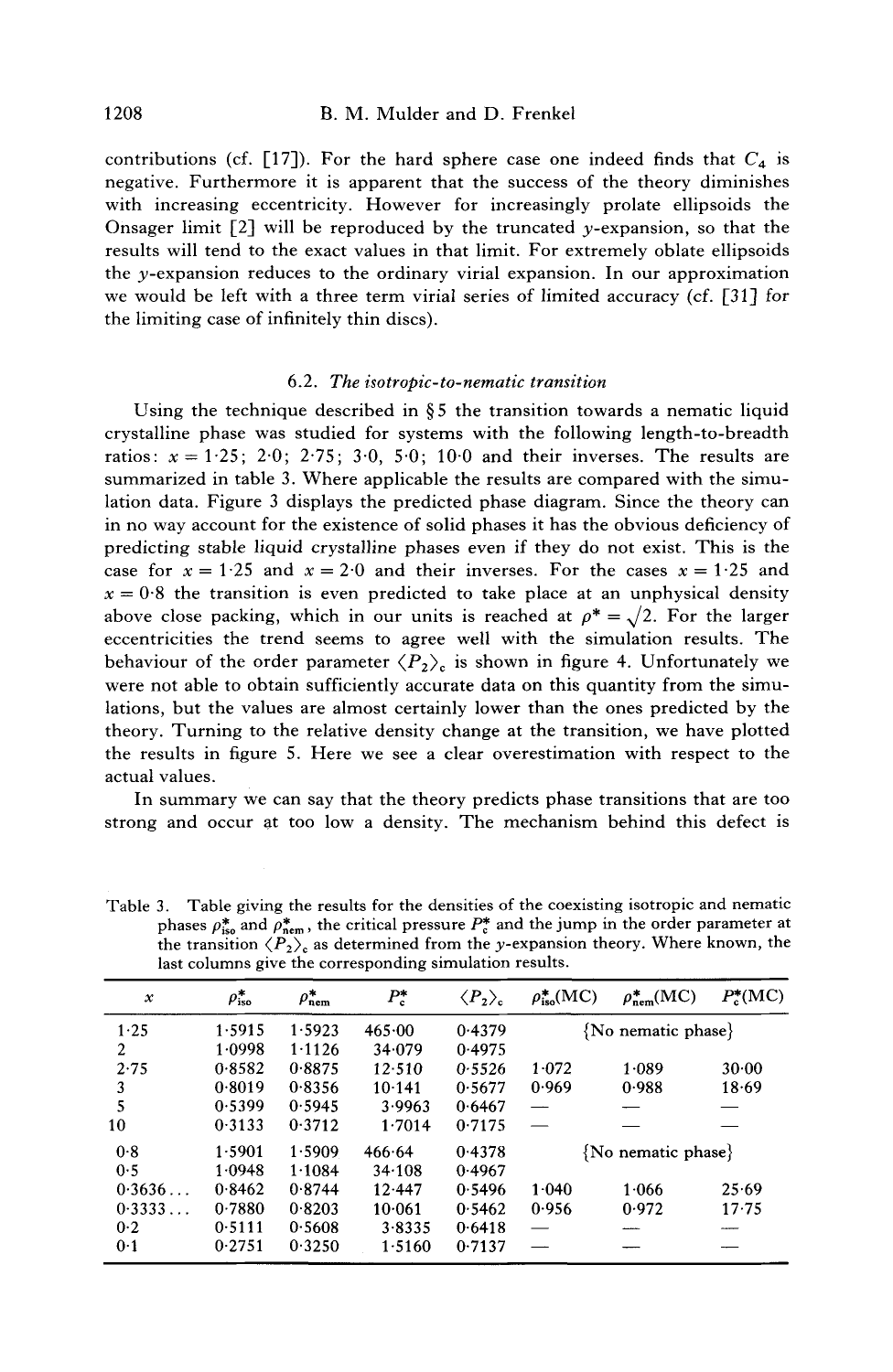

Figure 3. Predicted phase diagram. Black circles represent the calculated phase boundaries. The dotted area shows the density gap at the transition. Also shown (open circles are the MC-results for the transition for  $x = 2.75$  and  $x = 3.0$  and their inverses.

probably two-fold: First of all there is the effect of the neglect of higher order effects in the density. This will lead to an underestimation of the amount of local order, thereby exaggerating the gain in translational entropy the system can achieve by ordering. Secondly there is the influence of our approximation (3.2.8). As the values of the conditional overlap probability  $P_c^{(3)}$  will tend to grow with increasing order in view of their limiting value for a totally ordered system, our



Figure 4. Jump in the order parameter  $\langle P_2 \rangle_c$  at the transition as a function of length-tobreadth ratio.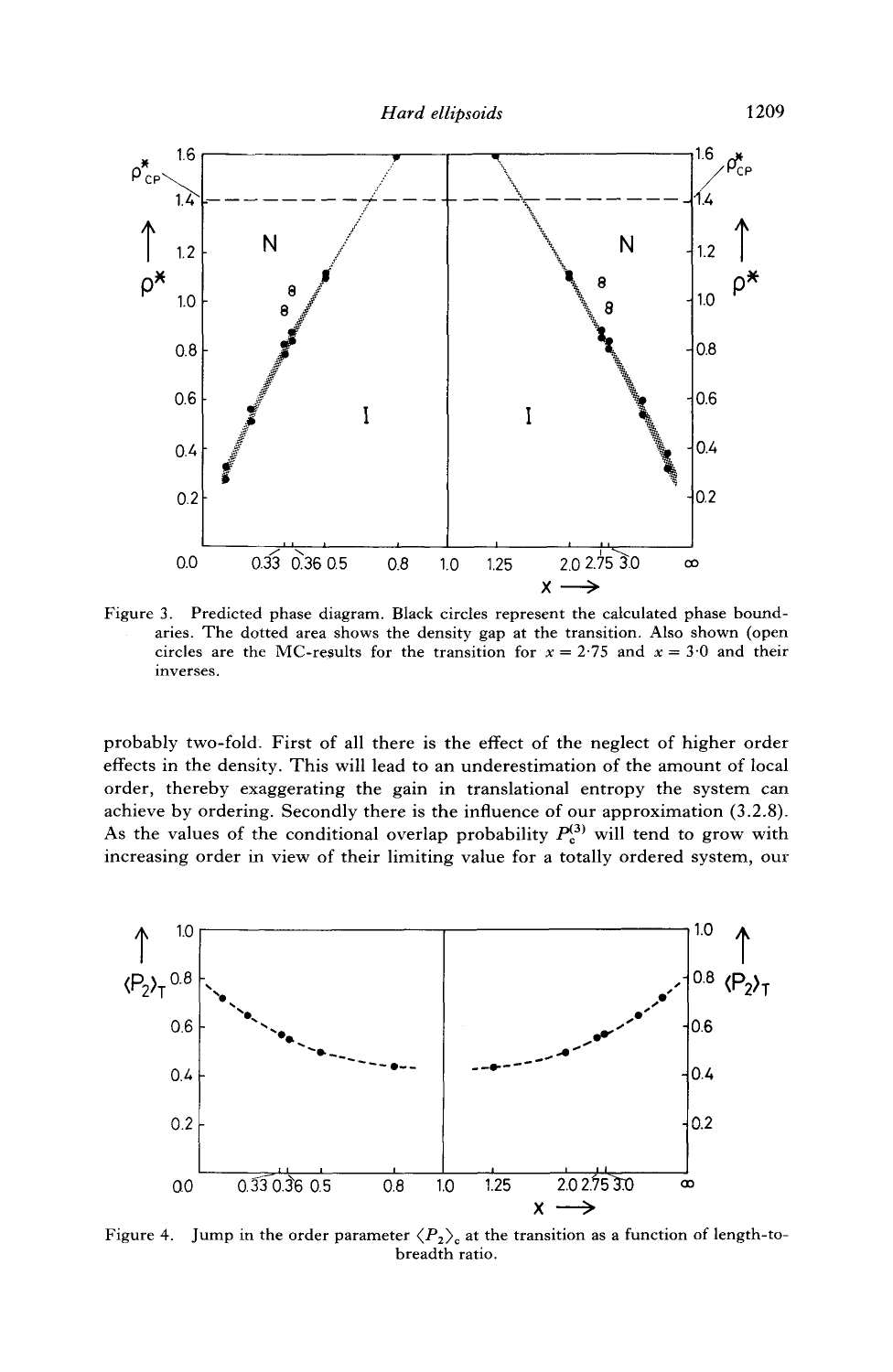

Figure 5. Relative density change  $\Delta \rho^* = (\rho_{\text{new}}^* - \rho_{\text{iso}}^*)/\rho_{\text{iso}}^*$  at the transition. Also shown (open circles) the corresponding MC-data.

approximation underestimates the value of  $B_3[\psi]$ , and hence  $C_3[\psi]$ , for an ordered phase. This widens the free-energy gap between an ordered and a disordered system at the same density and so contributes to the defects we have found.

# 7. CONCLUDING REMARKS

Our results indicate that the third order y-expansion yields a fair approximation to the equation of state in the isotropic phase for hard ellipsoids of revolution of intermediate  $(1/3 \le x \le 3)$  length-to-breadth ratio. However the agreement tends to diminish with increasing eccentricity. For the hard sphere case the third order y-expansion equation of state is identical to the result obtained from the Percus–Yevick equation, through the compressibility relation. It is unlikely that this identity persists for non-spherical particles. We would therefore not expect to obtain the same level of accuracy for the non-spherical case. This point awaits clarification however, as it has, to our knowledge, not been investigated up to now. As a feasible improvement in the isotropic regime one could consider the expansion up to higher orders, requiring the (numerical) determination of the corresponding higher order virial coefficients.

Regarding the predictions with respect to the isotropic-to-nematic transition the situation is less promising. The task of determining the kernels of higher order virial coefficients is quite formidable. Furthermore the location of the transition and its features could be strongly dependent on the order of the expansion, as is the case for the Zwanzig-gas [32]. Here the need for new techniques is felt most strongly.

We would like to thank J. P. McTague for his hospitality at the National Synchrotron Light Source in Brookhaven, where this work was started. One of us (B.M.M.) acknowledges financial support from 'Stichting FOM', which is funded by 'Nederlandse Organisatie voor Zuiver Wetenschappelijk Onderzoek  $(ZWO)$ .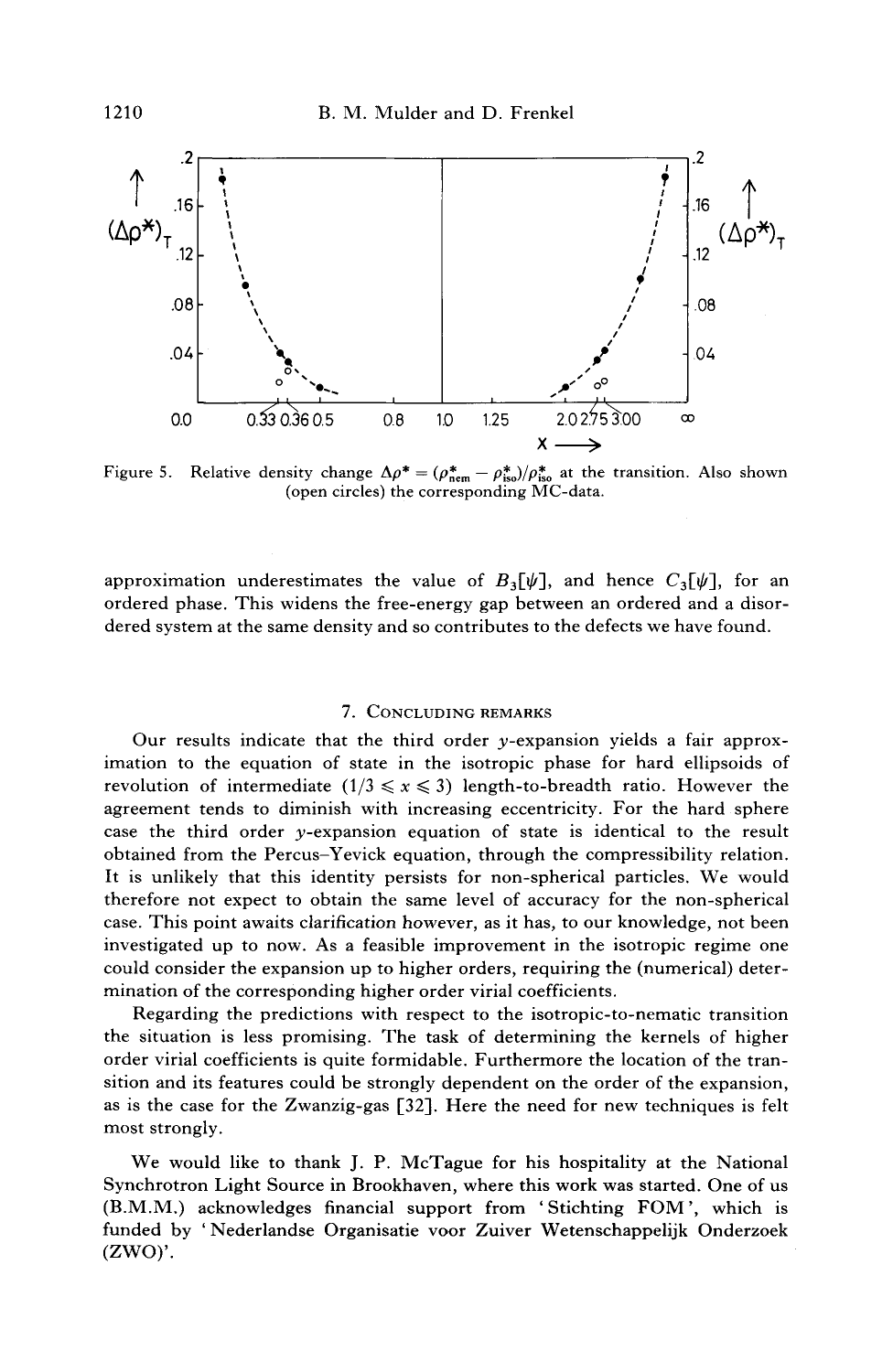## APPENDIX A

Following Isihara [23] we introduce the ellipsoid eccentricity as

$$
\varepsilon^{2} = \begin{cases} 1 - 1/x^{2} & x \geq 1 \\ 1 - x^{2} & x < 1 \end{cases}
$$
 (A1)

The explicit expression for the expansion coefficients  $a_i$  and  $b_i$  are then given by

$$
a_{2l} = (2\pi)^2 \left(\frac{2b^3}{x}\right) F_l(\varepsilon) G_l(\varepsilon), \qquad a_{2l+1} = 0,
$$
  
\n
$$
b_{2l} = (2\pi)^2 (2xb^3) H_l(\varepsilon) K_l(\varepsilon), \qquad b_{2l+1} = 0,
$$
  
\n(A 2)

where

$$
F_l(\varepsilon) = \sum_{n=1}^{\infty} (-)^n \alpha_n a_{nl} \varepsilon^{2n},
$$
  
\n
$$
G_l(\varepsilon) = \sum_{m=1}^{\infty} (-)^m \beta_m a_{ml} \varepsilon^{2m},
$$
  
\n
$$
H_l(\varepsilon) = \sum_{p=1}^{\infty} (-)^p \alpha_p c_{pl} \varepsilon^{2p},
$$
  
\n
$$
K_l(\varepsilon) = \sum_{q=1}^{\infty} (-)^q \beta_q c_{ql} \varepsilon^{2q},
$$
\n(A3)

with

$$
\alpha_n = \frac{2}{3B(\frac{3}{2} - n, n + 1)},\tag{A 4a}
$$

$$
\beta_m = (-)^m (m+1), \tag{A4b}
$$

$$
a_{nl} = (-)^{l} {n \choose l} B(n+1, l+\frac{1}{2}), \qquad (A 4 c)
$$

$$
c_{ml} = \frac{m! \Gamma(m + \frac{1}{2})}{(m - l)! \Gamma(m + l + \frac{3}{2})} \,. \tag{A 4 d}
$$

Here  $B(x, y)$  is the beta-function. The expression for  $a_{nl}$  was derived from Isihara's expression

$$
a_{nl} = \sum_{p=l}^{n} (-1)^{p} {n \choose p} c_{pl}
$$
 (A 5)

by considering its generating function

$$
A_{l}(z) = \sum_{n=1}^{\infty} \frac{1}{n!} a_{nl} z^{n}.
$$
 (A 6)

Straightforward calculation yields

$$
A_l(z) = (-)^l e^z z^l \frac{\Gamma(l + \frac{1}{2})}{\Gamma(2l + \frac{3}{2})} {}_1F_1(l + \frac{1}{2}, 2l + \frac{3}{2}, -z).
$$
 (A 7)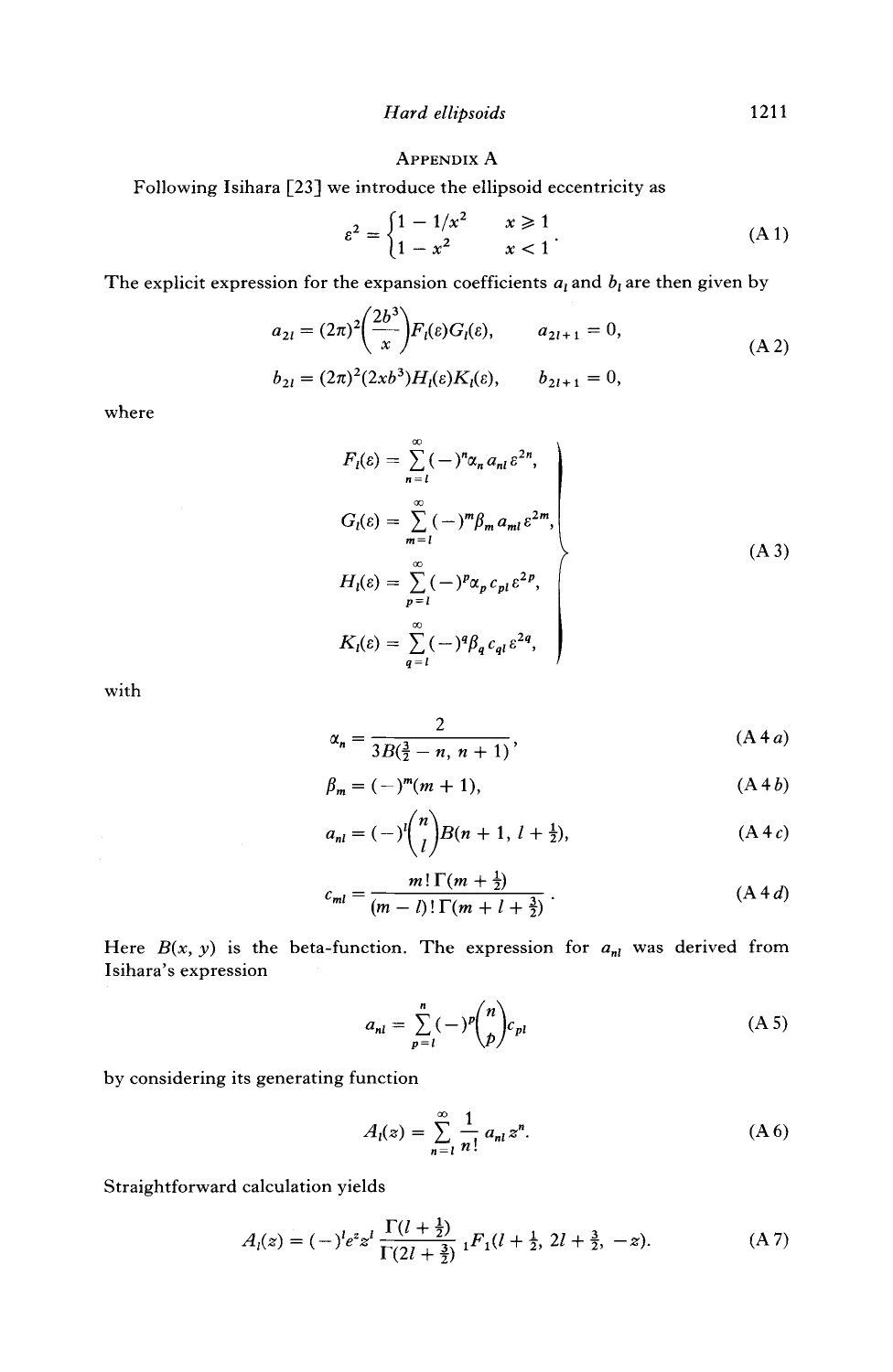| this case $\Sigma'$ | $2l + 1$<br>$a_l/v_0 = 6.0000$<br>$l=0$ |
|---------------------|-----------------------------------------|
| 1.                  | a,                                      |
| 0                   | $0.11193492 \times 10^3$                |
| $\overline{c}$      | $-0.66033480 \times 10^{1}$             |
| $\overline{4}$      | $-0.32621916$                           |
| 6                   | $-0.36221317 \times 10^{-1}$            |
| 8                   | $-0.52672929 \times 10^{-2}$            |
| 10                  | $-0.87830100 \times 10^{-3}$            |
| 12                  | $-0.15905620 \times 10^{-3}$            |
| 14                  | $-0.30434746 \times 10^{-4}$            |
| 16                  | $-0.60566994 \times 10^{-5}$            |
| 18                  | $-0.12412219 \times 10^{-5}$            |
| 20                  | $-0.26022139 \times 10^{-6}$            |
|                     |                                         |

Table 4. Values of the coefficients  $a_i$  for  $l = 0, ..., 20$  in the case  $x = 3$ . One checks that  $20 \t/21 + 1$ in this case  $\sum' \left( \frac{2i+1}{4} \right) a_i/v_0 = 6.0000003$ .

Inserting the integral expression for the generalized hypergeometric function

$$
{}_{1}F_{1}(a, b, z) = \frac{\Gamma(b)}{\Gamma(a)\Gamma(b-a)} \int_{0}^{1} dt \exp(zt)t^{a-1}(1-t)^{b-a-1}
$$
 (A 8)

and differentiating with respect to  $z$  then yields the equality  $(A 4 c)$ .

The expansion was checked by considering the case of parallel ellipsoids. In this case one has the obvious result

$$
E(ordered) = 8v_0.
$$
 (A 9)

This implies that the following identities should hold:

$$
\sum_{l=0}^{\infty} \left( \frac{2l+1}{4\pi} \right) \begin{Bmatrix} a_l \\ b_l \end{Bmatrix} = 6v_0.
$$
 (A 10)

In table 4 we give the values of  $a<sub>l</sub>$  for the case  $x = 3$ , showing the typical behaviour of the coefficients (i) negative for all  $l \neq 0$ . (ii) quickly decreasing with increasing I.

### APPENDIX B

In this appendix we prove the property (3.1.4); the reduced excluded volume of two ellipsoids of revolution with fixed orientations is invariant under the inversion of length-to-breadth ratio. Consider two ellipsoids  $u$  and  $v$  described by the equations

$$
F_u(\mathbf{r}) = (\mathbf{r} - \mathbf{r}_u)^T \cdot \mathbf{U} \cdot (\mathbf{r} - \mathbf{r}_u) - 1 = 0,
$$
  
\n
$$
F_v(\mathbf{r}) = (\mathbf{r} - \mathbf{r}_v)^T \cdot \mathbf{V} \cdot (\mathbf{r} - \mathbf{r}_v) - 1 = 0.
$$
 (B1)

The matrices  **and**  $**V**$  **are given by** 

$$
\mathbf{U} = \sum_{j=1}^{3} R_j^{-2} \hat{u}_j \otimes \hat{u}_j, \quad \mathbf{V} = \sum_{j=1}^{3} R_j^{-2} \hat{v}_j \otimes \hat{v}_j.
$$
 (B.2)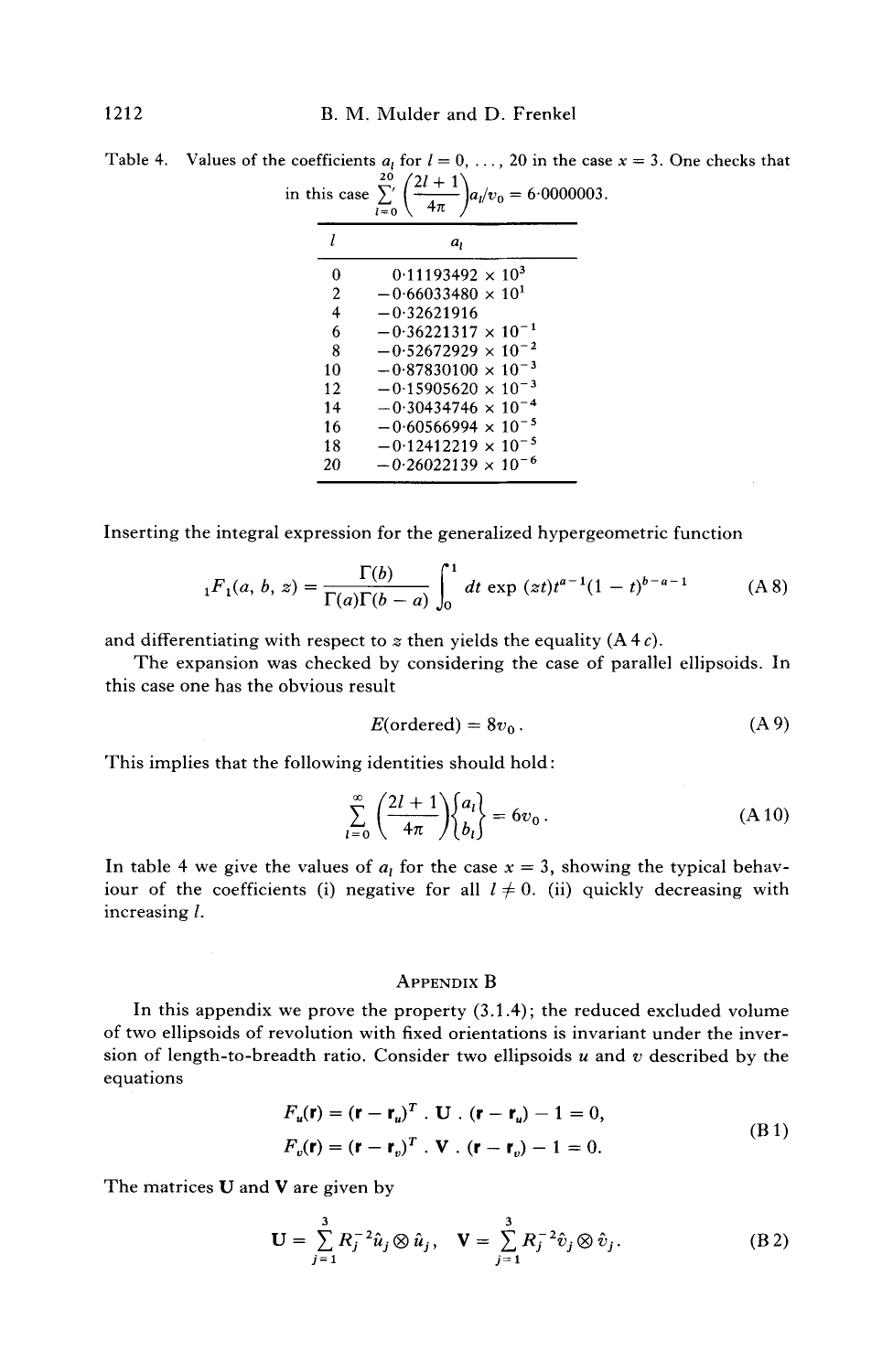*Hard ellipsoids* 1213

Here  $\{\hat{u}_j\}_{j=1, 2, 3}$  and  $\{\hat{v}_j\}_{j=1, 2, 3}$  are orthonormal vectors along the axes of symmetry of the ellipsoids. The axis lengths are given by  $R_1 = R_2 = b$  and  $R_3 = a =$ *xb,* where x is the length-to-breadth ratio. The relative orientation of the ellipsoids is given by the angle  $\theta$ : cos  $\theta = (\hat{u}_3 \cdot \hat{v}_3)$ . If we denote by  $\chi_{uv}(\mathbf{r}_{uv})$  the overlap function for ellipsoids

$$
\chi_{uv}(\mathbf{r}_{uv}) = \begin{cases} 1 & \text{if } u \text{ and } v \text{ overlap,} \\ 0 & \text{if } u \text{ and } v \text{ do not overlap,} \end{cases}
$$
 (B 3)

the excluded volume of u and v is given by the following integral over the relative separation  $\mathbf{r}_{uv} = \mathbf{r}_v - \mathbf{r}_u$  of u and v

$$
E(u, v) = \int d\mathbf{r}_{uv} \,\chi_{uv}(\mathbf{r}_{uv}).
$$
 (B 4)

We now apply a global transformation of scale to the whole system: given by

$$
\mathbf{r} = \mathbf{S} \cdot \mathbf{r}', \quad \mathbf{S} = \sum_{j=1}^{3} R_j \hat{u}_j \otimes \hat{u}_j.
$$
 (B 5)

This transformation maps  $u$  into the unit sphere  $u'$  and  $v$  into an ellipsoid  $v'$ described by the equation

$$
F_v(\mathbf{r}') = (\mathbf{r}' - \mathbf{r}'_{v})^T \cdot \mathbf{V}' \cdot (\mathbf{r}' - \mathbf{r}') - 1 = 0,
$$
  
\n
$$
\mathbf{V}' = \sum_{ijk} \frac{R_i R_k}{R_j^2} (\hat{u}_i \cdot \hat{v}_j)(\hat{u}_k \cdot \hat{v}_j)\hat{u}_i \otimes \hat{u}_k
$$
  
\n
$$
\equiv \sum_{ik} V'_{ik} \hat{u}_i \otimes \hat{u}_k.
$$
 (B6)

The excluded volume of  $u'$  and  $v'$  is related to the original one by

$$
E(u, v) = ab2E(u', v'), \qquad (B.7)
$$

where  $ab^2$  is simply the jacobian of the transformation (B 5). Since  $u'$  is the unit sphere no angles are involved in the problem with  $u'$  and  $v'$ .  $E(u', v')$  will therefore be a function of the axis-lengths of  $v'$ , which are the only relevant quantities left. They can be determined from the eigenvalues of  $V'$ . To this end we look at the characteristic polynomial of V'. We find

$$
P(\lambda) = \det (\mathbf{V}' - \lambda \mathbf{1})
$$
  
= 1 - p(x)\lambda + p(x)\lambda^2 - \lambda^3,  

$$
p(x) = 1 + \left(x^2 + \frac{1}{x^2}\right) + \cos^2 \theta \left[2 - \left(x^2 + \frac{1}{x^2}\right)\right].
$$
 (B 8)

The symmetry under length-to-breadth ratio inversion:  $x \rightarrow 1/x$  is evident. As the eigenvalues will now have the same symmetry, this property is shared by the excluded volume  $E(u', v')$  itself. If we denote the hard core volume of u and v by  $v_0 = (4\pi/3)ab^2$  we have from (B7) that  $E^*(u, v) = [E(u, v)/v_0]$  also has the desired symmetry implying the result (3.1.4).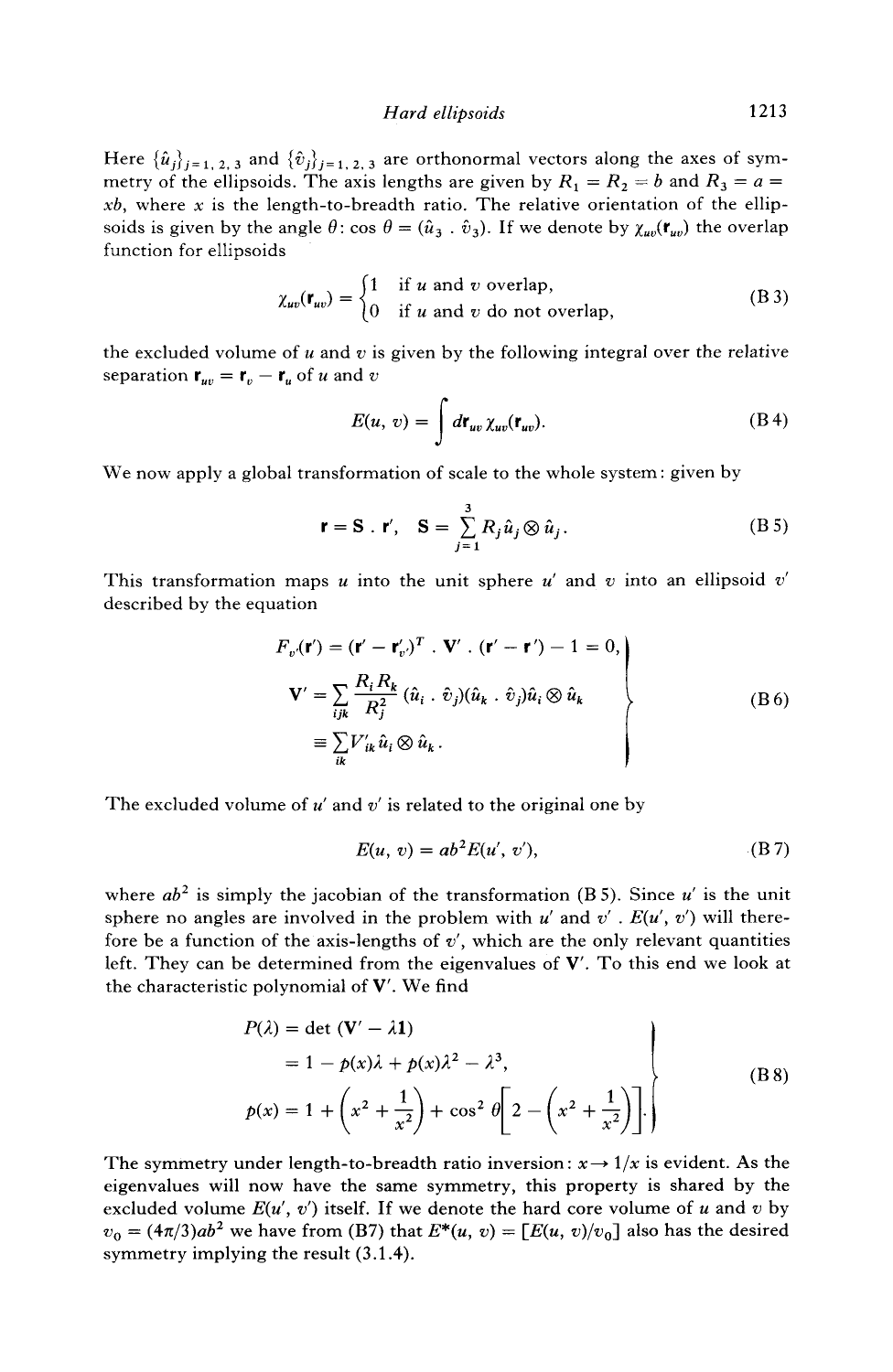#### APPENDIX C

Using the results of appendix A the coefficients of  $C^{(2)}$  are given by

$$
c_l = \begin{cases} \frac{1}{2}a_l, & x > 1, \\ \frac{1}{2}b_l, & x < 1. \end{cases}
$$
 (C1)

Using the addition formula

$$
P_l(\hat{\Omega} \cdot \hat{\Omega}') = \sum_{m=-l}^{l} C_l^m(\hat{\Omega}) C_l^{*m}(\hat{\Omega}')
$$
 (C 2)

and the contraction formula:

$$
C_l^m(\hat{\Omega})C_{l'}^{m'}(\hat{\Omega}) = \sum_{l''m''} (2l'+1)(-)^{m'} \binom{l}{m} \binom{l'l''}{m'''} \binom{l'l'l''}{0\ 0\ 0\ 0} C_{l''}^{m''}(\hat{\Omega}). \tag{C.3}
$$

The coefficient  $a_{l_1l_2l_3}$  can be expressed in  $c_l$  through

$$
a_{l_1l_2l_3} = \frac{4}{9}\bar{P}_c^{(3)} \begin{pmatrix} l_1 & l_2 & l_3 \\ 0 & 0 & 0 \end{pmatrix}
$$
  
\n
$$
\times \left\{ (2l_1 + 1)c_{l_2}c_{l_3} + (2l_2 + 1)c_{l_1}c_{l_3} + (2l_3 + 1)c_{l_1}c_{l_2} \right\}
$$
  
\n
$$
- \frac{2}{3}(1 - \frac{4}{3}\bar{P}_c^{(3)})v_0
$$
  
\n
$$
\times \left\{ (2l_1 + 1)^{1/2}c_{l_1} \delta_{l_1l_2} \delta_{l_30} + (2l_2 + 1)^{1/2}c_{l_2} \delta_{l_2l_3} \delta_{l_10} \right\}
$$
  
\n
$$
+ (2l_3 + 1)^{1/2}c_{l_3} \delta_{l_1l_3} \delta_{l_20} \right\}
$$
  
\n
$$
- (1 - \frac{4}{3}\bar{P}_c^{(3)})v_0^2 \delta_{l_10} \delta_{l_20} \delta_{l_30}.
$$
 (C4)

#### **REFERENCES**

- [1] For a review see: HANSEN, J. P., McDoNALD, I. R., 1976, *Theory of Simple Liquids*  (Academic Press).
- [2] ONSACER, L., 1949, *Ann. N. Y. Acad. Sci.,* 51,627.
- [3] WERTHEIM, M. S., 1963, *Phys. Rev. Lett.,* 10, 321.
- [4] THIELE, E., 1963, *37. chem. Phys.,* 39, 474.
- [5] WERTHEIM, M. S., 1980, *J. chem. Phys.*, **73,** 1398; 1981, *Ibid.*, **74,** 2466.
- [6] GUBBINS, K. E., 1980, *Chem. Phys. Lett.,* 76, 329.
- [7] REISS, H., FRISCH, H. L., and LEBOWITZ, J. L., 1959, *J. chem. Phys.*, **31,** 369.
- [8] GIBBONS, R. M., 1969, *Molec. Phys.,* 17, 81.
- [9] LASHER, G., 1970, *J. chem. Phys.,* 53, 4141.
- [10] COTTER, M. A., and MARTmE, D. E., 1970, *J. chem. Phys.,* 52, 1902, 1909; 1970, *Ibid.,* 53, 4500.
- [11] TtMLrNG, K. M., 1974, J. *chem. Phys.,* 61,465.
- [12] COTTER, M. A., 1974, *Phys. Rev.* A, 10, 625.
- [13] COTTER, M. A., 1977, *J. chem. Phys.*, **66,** 1098.
- [14] VIEILLARD-BARON, J., 1974, *Molec. Phys.,* 28, 809.
- [15] MONSON, P. A., and RIGBY, M., 1978, *ChemPhys. Lett.,* 58, 122.
- [16] NEZBEDA, I., and BOUBLIK, T., 1978, *Czech. J. Phys.* B, 28, 353.
- [17] BARBOY, B., and GELBART, W. M., 1979, *J. chem. Phys.*, **71,** 3053.
- [18] BARBOY, B., and GELBART, W. M., 1980, *J. statist. Phys.,* 22, 685,709.
- [19] NEZBEDA, I., PAVLICEK, J., and LUBIK, S., 1979, *Colln Czech. chem. Commun.*, 44, 3555.
- [2o] FRENXEL, D., and MULBER, B. M., 1985, *Molec. Phys.,* 55, 1171.
- [21] MOmTA, T., and HIROIKE, K., 1960, *Prog. theor. Phys.,* 23, 1006; 1961, *Ibid.,* 24, 317; 1961, *Ibid.,* 25, 537.